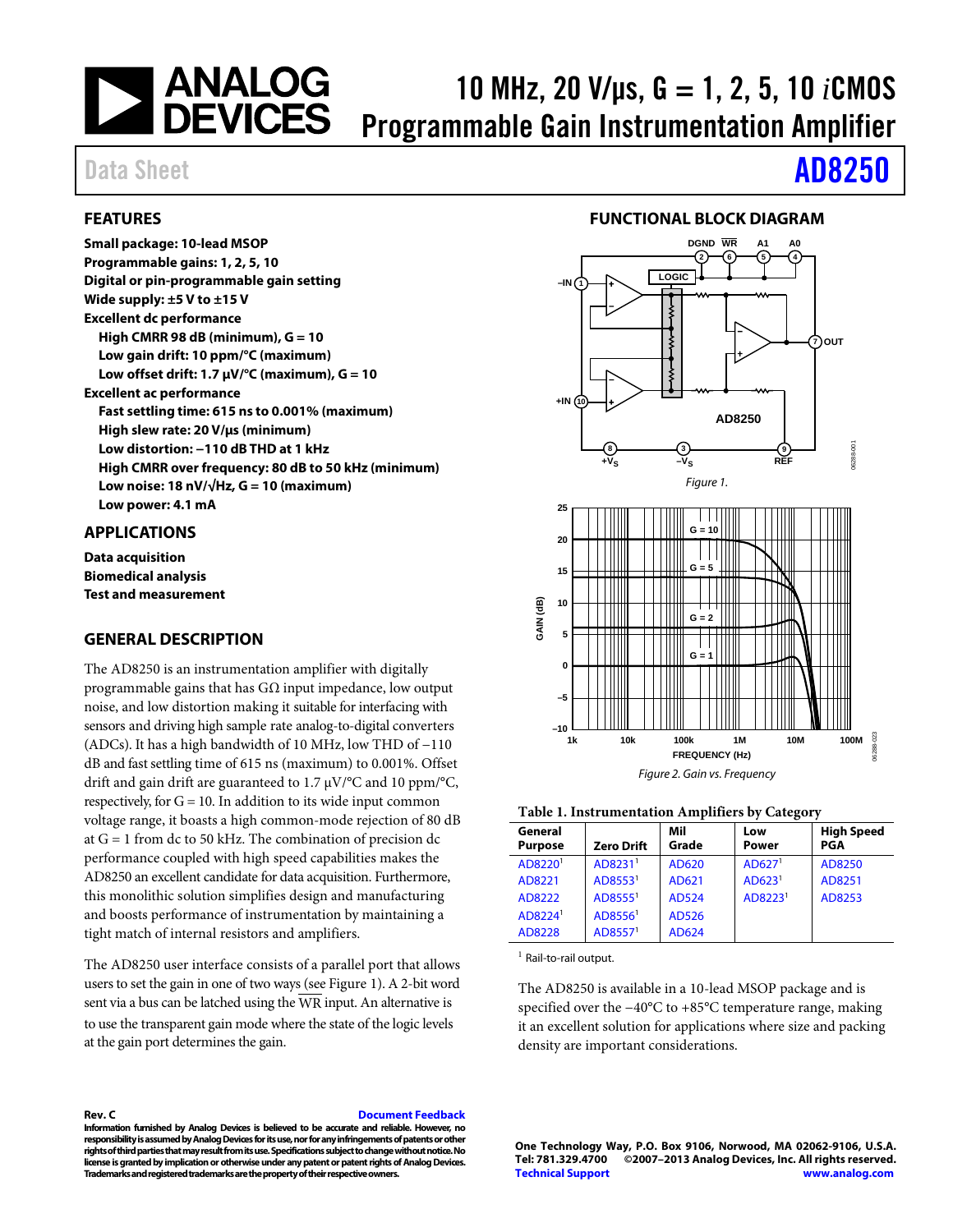# TABLE OF CONTENTS

### <span id="page-1-0"></span>**REVISION HISTORY**

#### **5/13—Rev. B to Rev. C**

| Changed 49.9 $\Omega$ to 100 $\Omega$ in Driving an ADC Section and |  |
|---------------------------------------------------------------------|--|
|                                                                     |  |
| $11/10$ —Rev. A to Rev. B                                           |  |
|                                                                     |  |

| Changes to Voltage Offset, Offset RTI Vos, Average |  |
|----------------------------------------------------|--|
|                                                    |  |
|                                                    |  |
|                                                    |  |

### **5/08—Rev. 0 to Rev. A**

| Deleted Figure 43 to Figure 46; Renumbered Sequentially  14 |  |
|-------------------------------------------------------------|--|
|                                                             |  |
| Changes to Timing for Latched Gain Mode Section  16         |  |
| Changes to Layout Section and Coupling Noise Section 18     |  |
|                                                             |  |
|                                                             |  |

**1/07—Revision 0: Initial Version**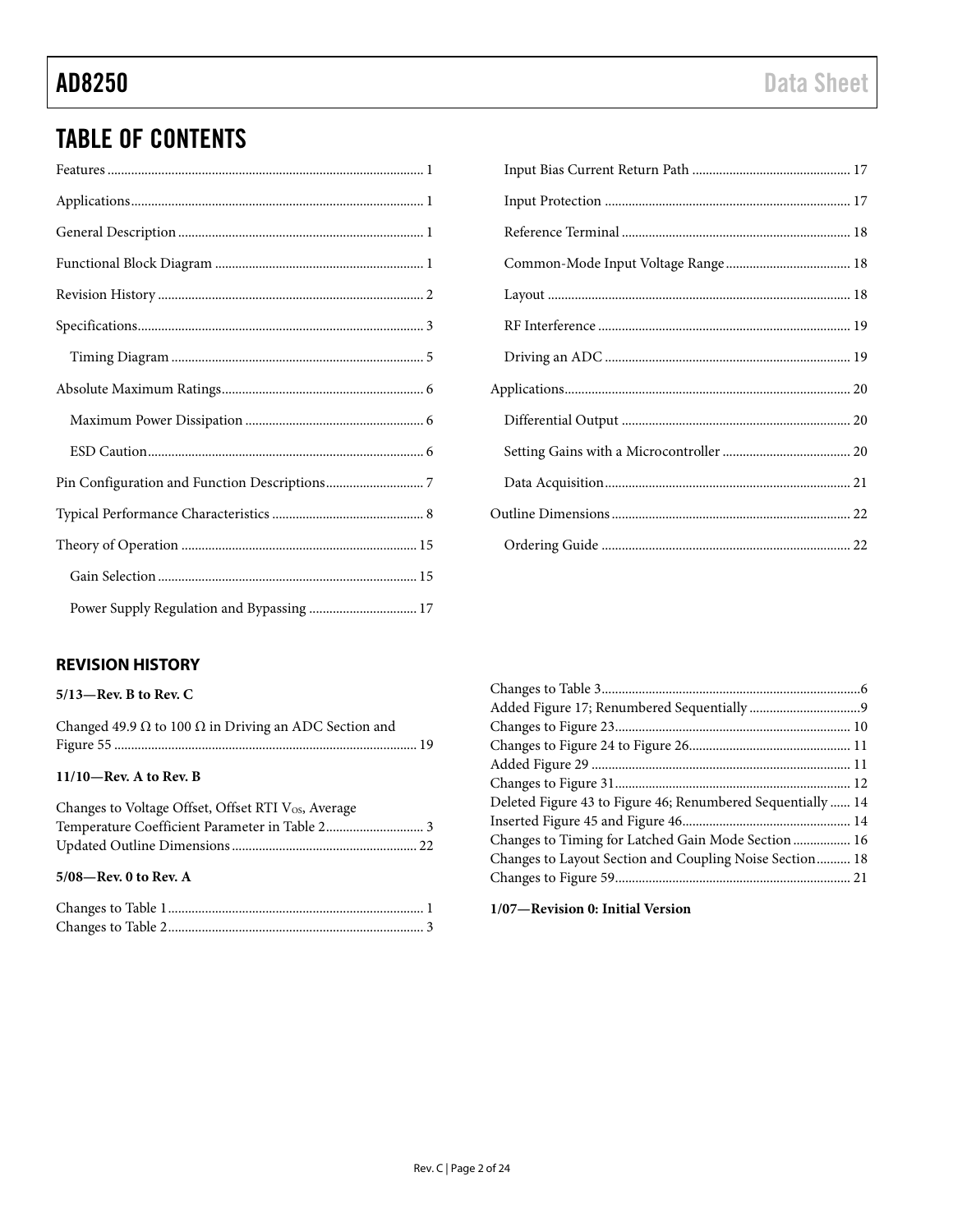## <span id="page-2-0"></span>**SPECIFICATIONS**

 $+V_S = 15$  V,  $-V_S = -15$  V,  $V_{REF} = 0$  V @ T<sub>A</sub> = 25°C, G = 1, R<sub>L</sub> = 2 k $\Omega$ , unless otherwise noted.

<span id="page-2-1"></span>

| Table 2.                                         |                                      |     |                          |                           |                |
|--------------------------------------------------|--------------------------------------|-----|--------------------------|---------------------------|----------------|
| <b>Parameter</b>                                 | <b>Conditions</b>                    | Min | <b>Typ</b>               | <b>Max</b>                | Unit           |
| COMMON-MODE REJECTION RATIO (CMRR)               |                                      |     |                          |                           |                |
| CMRR to 60 Hz with 1 k $\Omega$ Source Imbalance | $+IN = -IN = -10V$ to $+10V$         |     |                          |                           |                |
| $G = 1$                                          |                                      | 80  | 98                       |                           | dB             |
| $G = 2$                                          |                                      | 86  | 104                      |                           | dB             |
| $G = 5$                                          |                                      | 94  | 110                      |                           | dB             |
| $G = 10$                                         |                                      | 98  | 110                      |                           | dB             |
| CMRR to 50 kHz                                   | $+IN = -IN = -10V$ to $+10V$         |     |                          |                           |                |
| $G = 1$                                          |                                      | 80  |                          |                           | dB             |
| $G = 2$                                          |                                      | 86  |                          |                           | dB             |
| $G = 5$                                          |                                      | 90  |                          |                           | dB             |
| $G = 10$                                         |                                      | 90  |                          |                           | dB             |
| <b>NOISE</b>                                     |                                      |     |                          |                           |                |
| Voltage Noise, 1 kHz, RTI                        |                                      |     |                          |                           |                |
| $G = 1$                                          |                                      |     |                          | 40                        | $nV/\sqrt{Hz}$ |
| $G = 2$                                          |                                      |     |                          | 27                        | $nV/\sqrt{Hz}$ |
| $G = 5$                                          |                                      |     |                          | 21                        | $nV/\sqrt{Hz}$ |
| $G = 10$                                         |                                      |     |                          | 18                        | nV/√Hz         |
| 0.1 Hz to 10 Hz, RTI                             |                                      |     |                          |                           |                |
| $G = 1$                                          |                                      |     |                          | 2.5                       | µV p-p         |
| $G = 2$                                          |                                      |     |                          | 2.5                       | µV p-p         |
| $G = 5$                                          |                                      |     |                          | 1.5                       | µV p-p         |
| $G = 10$                                         |                                      |     |                          | 1.0                       | µV p-p         |
| Current Noise, 1 kHz                             |                                      |     | 5                        |                           | pA/√Hz         |
| Current Noise, 0.1 Hz to 10 Hz                   |                                      |     | 60                       |                           | pA p-p         |
| <b>VOLTAGE OFFSET</b>                            |                                      |     |                          |                           |                |
| Offset RTI V <sub>os</sub>                       | $G = 1, 2, 5, 10$                    |     | $\pm(70 + 200/\text{G})$ | $\pm(200 + 600/\text{G})$ | μV             |
| Over Temperature                                 | $T = -40^{\circ}C$ to $+85^{\circ}C$ |     | $\pm(90 + 300/\text{G})$ | $\pm(260 + 900/\text{G})$ | μV             |
| Average Temperature Coefficient                  | $T = -40^{\circ}C$ to $+85^{\circ}C$ |     | $\pm (0.6 + 1.5/G)$      | $\pm(1.2 + 5/G)$          | µV/°C          |
| Offset Referred to the Input vs. Supply (PSR)    | $V_s = \pm 5$ V to $\pm 15$ V        |     | $\pm (2 + 7/G)$          | $\pm (6 + 20/G)$          | µV/V           |
| <b>INPUT CURRENT</b>                             |                                      |     |                          |                           |                |
| <b>Input Bias Current</b>                        |                                      |     | 5                        | 30                        | nA             |
| Over Temperature                                 | $T = -40^{\circ}C$ to $+85^{\circ}C$ |     |                          | 40                        | nA             |
| Average Temperature Coefficient                  | $T = -40^{\circ}C$ to $+85^{\circ}C$ |     |                          | 400                       | pA/°C          |
| Input Offset Current                             |                                      |     | 5                        | 30                        | nA             |
| Over Temperature                                 | $T = -40^{\circ}C$ to $+85^{\circ}C$ |     |                          | 30                        | nA             |
| Average Temperature Coefficient                  | $T = -40^{\circ}C$ to $+85^{\circ}C$ |     |                          | 160                       | pA/°C          |
| DYNAMIC RESPONSE                                 |                                      |     |                          |                           |                |
| Small Signal -3 dB Bandwidth                     |                                      |     |                          |                           |                |
| $G = 1$                                          |                                      | 10  |                          |                           | <b>MHz</b>     |
| $G = 2$                                          |                                      | 10  |                          |                           | MHz            |
| $G = 5$                                          |                                      | 10  |                          |                           | MHz            |
| $G = 10$                                         |                                      | 3   |                          |                           | MHz            |
| Settling Time 0.01%                              | $\Delta$ OUT = 10 V step             |     |                          |                           |                |
| $G = 1$                                          |                                      |     |                          | 585                       | ns             |
| $G = 2$                                          |                                      |     |                          | 605                       | ns             |
| $G = 5$                                          |                                      |     |                          | 605                       | ns             |
| $G = 10$                                         |                                      |     |                          | 648                       | ns             |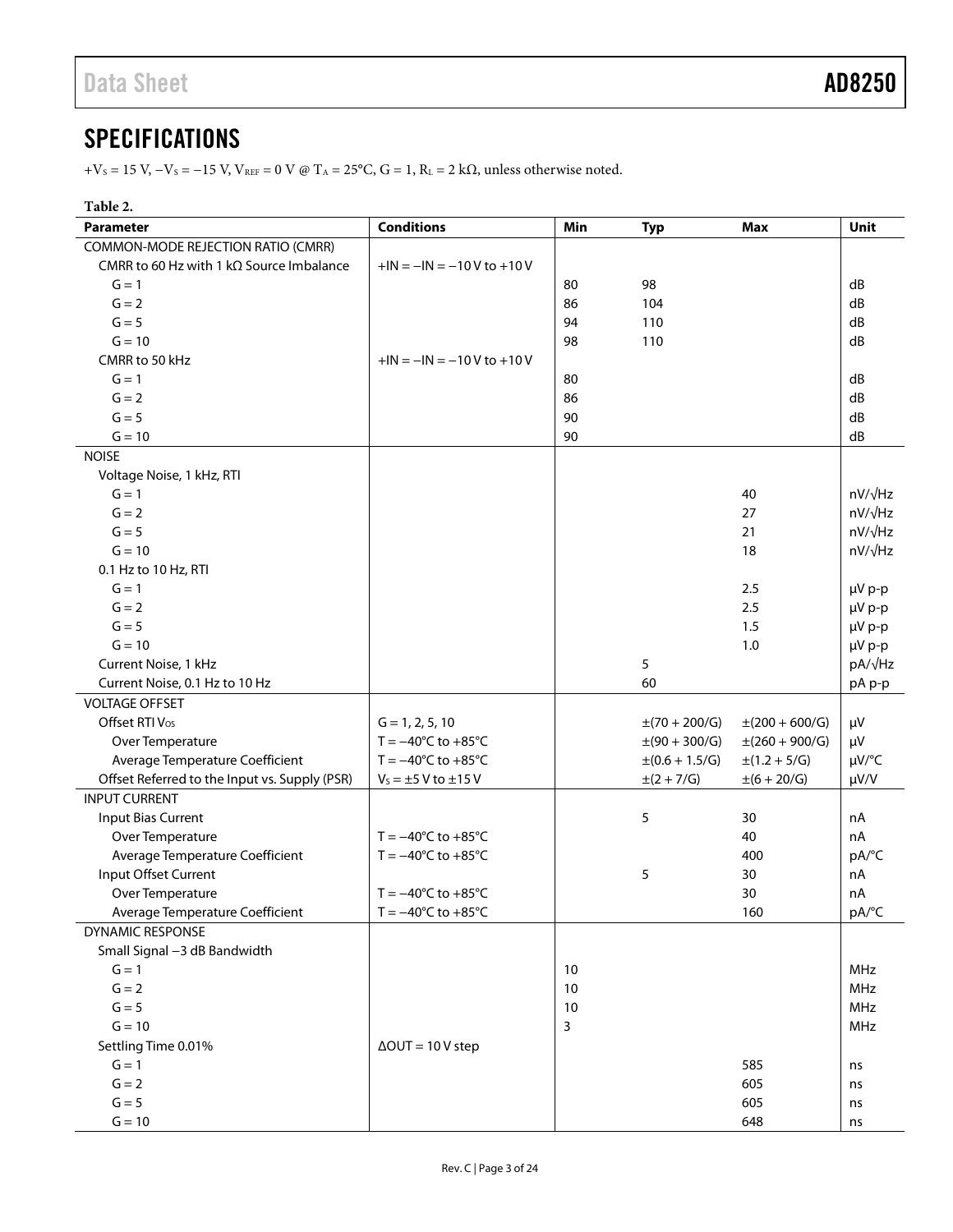| Parameter                        | <b>Conditions</b>                                                                            | Min          | <b>Typ</b>     | <b>Max</b>   | Unit           |
|----------------------------------|----------------------------------------------------------------------------------------------|--------------|----------------|--------------|----------------|
|                                  | $\Delta$ OUT = 10 V step                                                                     |              |                |              |                |
| Settling Time 0.001%<br>$G = 1$  |                                                                                              |              |                | 615          |                |
| $G = 2$                          |                                                                                              |              |                |              | ns             |
| $G = 5$                          |                                                                                              |              |                | 635          | ns             |
|                                  |                                                                                              |              |                | 635          | ns             |
| $G = 10$                         |                                                                                              |              |                | 685          | ns             |
| <b>Slew Rate</b>                 |                                                                                              |              |                |              |                |
| $G = 1$                          |                                                                                              | 20           |                |              | $V/\mu s$      |
| $G = 2$                          |                                                                                              | 25           |                |              | $V/\mu s$      |
| $G = 5$                          |                                                                                              | 25           |                |              | $V/\mu s$      |
| $G = 10$                         |                                                                                              | 25           |                |              | $V/\mu s$      |
| <b>Total Harmonic Distortion</b> | $f = 1$ kHz, R <sub>L</sub> = 10 kΩ, ±10 V,<br>$G = 1$ , 10 Hz to 22 kHz<br>band-pass filter |              | $-110$         |              | dB             |
| <b>GAIN</b>                      |                                                                                              |              |                |              |                |
| Gain Range                       | $G = 1, 2, 5, 10$                                                                            | 1            |                | 10           | V/V            |
| <b>Gain Error</b>                | $OUT = ±10V$                                                                                 |              |                |              |                |
| $G = 1$                          |                                                                                              |              |                | 0.03         | %              |
| $G = 2, 5, 10$                   |                                                                                              |              |                | 0.04         | %              |
| <b>Gain Nonlinearity</b>         | $OUT = -10V$ to +10V                                                                         |              |                |              |                |
| $G = 1$                          | $R_L = 10 \text{ k}\Omega$ , 2 k $\Omega$ , 600 $\Omega$                                     |              |                | 6            | ppm            |
| $G = 2$                          | $R_L = 10 \text{ k}\Omega$ , 2 k $\Omega$ , 600 $\Omega$                                     |              |                | 8            | ppm            |
| $G = 5$                          | $R_L = 10 \text{ k}\Omega$ , 2 k $\Omega$ , 600 $\Omega$                                     |              |                | 8            | ppm            |
| $G = 10$                         | $R_L = 10 k\Omega$ , 2 k $\Omega$ , 600 $\Omega$                                             |              |                | 10           | ppm            |
| Gain vs. Temperature             | All gains                                                                                    |              |                | 10           | ppm/°C         |
| <b>INPUT</b>                     |                                                                                              |              |                |              |                |
| Input Impedance                  |                                                                                              |              |                |              |                |
| <b>Differential</b>              |                                                                                              |              | 5.3  0.5       |              | $G\Omega$   pF |
| Common Mode                      |                                                                                              |              | 1.25  2        |              | $G\Omega$   pF |
|                                  | $V_s = \pm 5$ V to $\pm 15$ V                                                                | $-V_s + 1.5$ |                | $+V_s - 1.5$ | V              |
| Input Operating Voltage Range    |                                                                                              |              |                |              |                |
| Over Temperature                 | $T = -40^{\circ}C$ to $+85^{\circ}C$                                                         | $-VS + 1.6$  |                | $+V_s - 1.7$ | V              |
| <b>OUTPUT</b>                    |                                                                                              |              |                |              |                |
| <b>Output Swing</b>              |                                                                                              | $-13.5$      |                | $+13.5$      | $\mathsf{V}$   |
| Over Temperature                 | $T = -40^{\circ}C$ to $+85^{\circ}C$                                                         | $-13.5$      |                | $+13.5$      | $\mathsf{V}$   |
| <b>Short-Circuit Current</b>     |                                                                                              |              | 37             |              | mA             |
| REFERENCE INPUT                  |                                                                                              |              |                |              |                |
| <b>R</b> <sub>IN</sub>           |                                                                                              |              | 20             |              | kΩ             |
| I <sub>IN</sub>                  | $+IN, -IN, REF = 0$                                                                          |              |                | 1            | μA             |
| Voltage Range                    |                                                                                              | $-VS$        |                | $+VS$        | V              |
| Gain to Output                   |                                                                                              |              | $1 \pm 0.0001$ |              | V/V            |
| <b>DIGITAL LOGIC</b>             |                                                                                              |              |                |              |                |
| Digital Ground Voltage, DGND     | Referred to GND                                                                              | $-Vs + 4.25$ | 0              | $+V_S - 2.7$ | V              |
| Digital Input Voltage Low        | Referred to GND                                                                              | <b>DGND</b>  |                | 2.1          | V              |
| Digital Input Voltage High       | Referred to GND                                                                              | 2.8          |                | $+VS$        | v              |
| <b>Digital Input Current</b>     |                                                                                              |              | $\mathbf{1}$   |              | μA             |
| Gain Switching Time <sup>1</sup> |                                                                                              |              |                | 325          | ns             |
| tsu                              | See Figure 3 timing diagram                                                                  | 20           |                |              | ns             |
| t <sub>HD</sub>                  | See Figure 3 timing diagram                                                                  | $10\,$       |                |              | ns             |
| $t \overline{w}$ -Low            | See Figure 3 timing diagram                                                                  | 20           |                |              | ns             |
| $t \overline{\text{WR}}$ -HIGH   | See Figure 3 timing diagram                                                                  | 40           |                |              | ns             |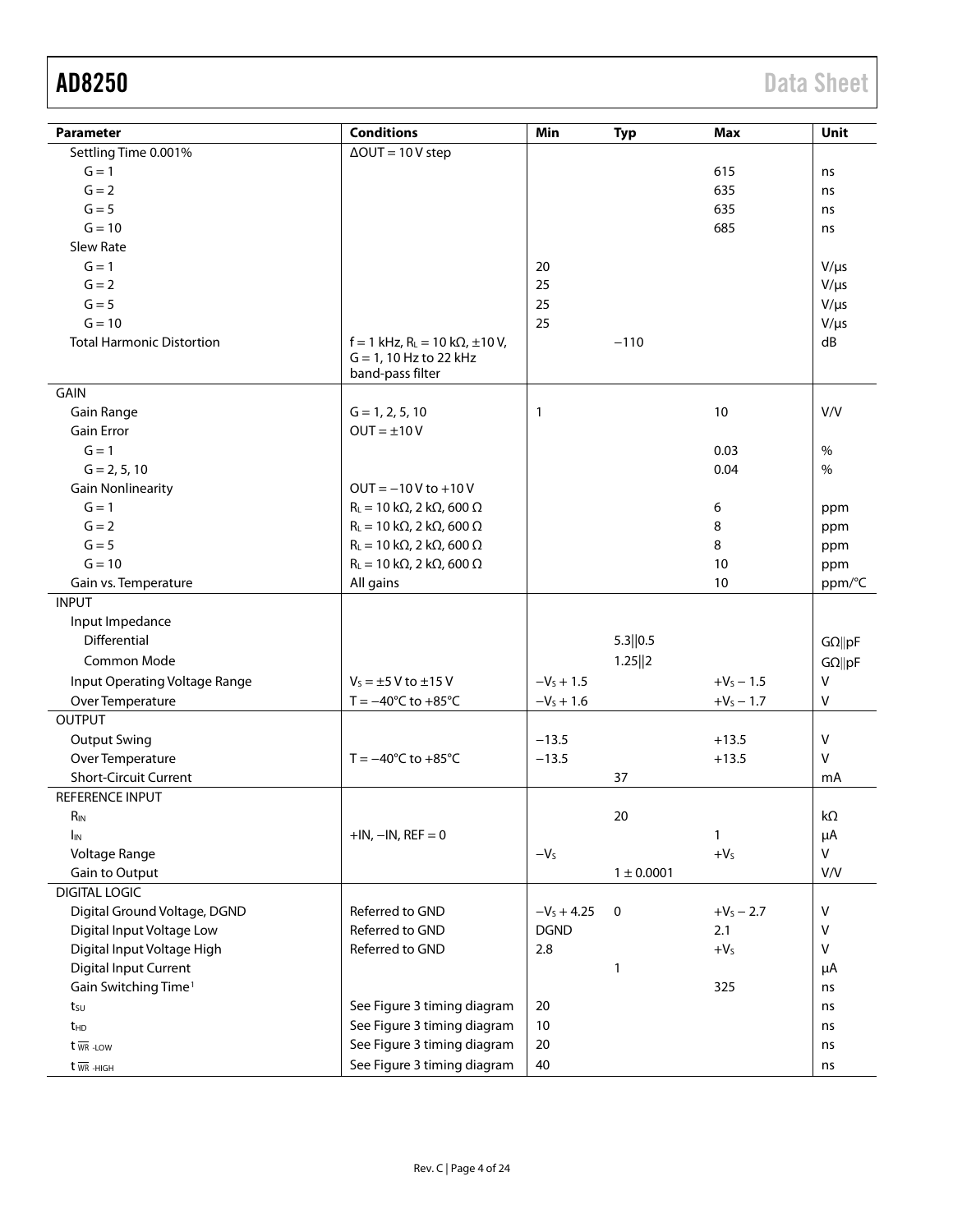## Data Sheet **AD8250**

| <b>Parameter</b>                   | <b>Conditions</b>                      | Min   | Typ | Max   | Unit |
|------------------------------------|----------------------------------------|-------|-----|-------|------|
| <b>POWER SUPPLY</b>                |                                        |       |     |       |      |
| <b>Operating Range</b>             |                                        | ±5    |     | ±15   | v    |
| Quiescent Current, +I <sub>s</sub> |                                        |       | 4.1 | 4.5   | mA   |
| Quiescent Current, -Is             |                                        |       | 3.7 | 4.5   | mA   |
| Over Temperature                   | T = $-40^{\circ}$ C to $+85^{\circ}$ C |       |     | 4.5   | mA   |
| <b>TEMPERATURE RANGE</b>           |                                        |       |     |       |      |
| <b>Specified Performance</b>       |                                        | $-40$ |     | $+85$ | ۰    |

<span id="page-4-2"></span>1 Add time for the output to slew and settle to calculate the total time for a gain change.

### <span id="page-4-1"></span><span id="page-4-0"></span>**TIMING DIAGRAM**



Figure 3. Timing Diagram for Latched Gain Mode (See th[e Timing for Latched Gain Mode S](#page-15-0)ection)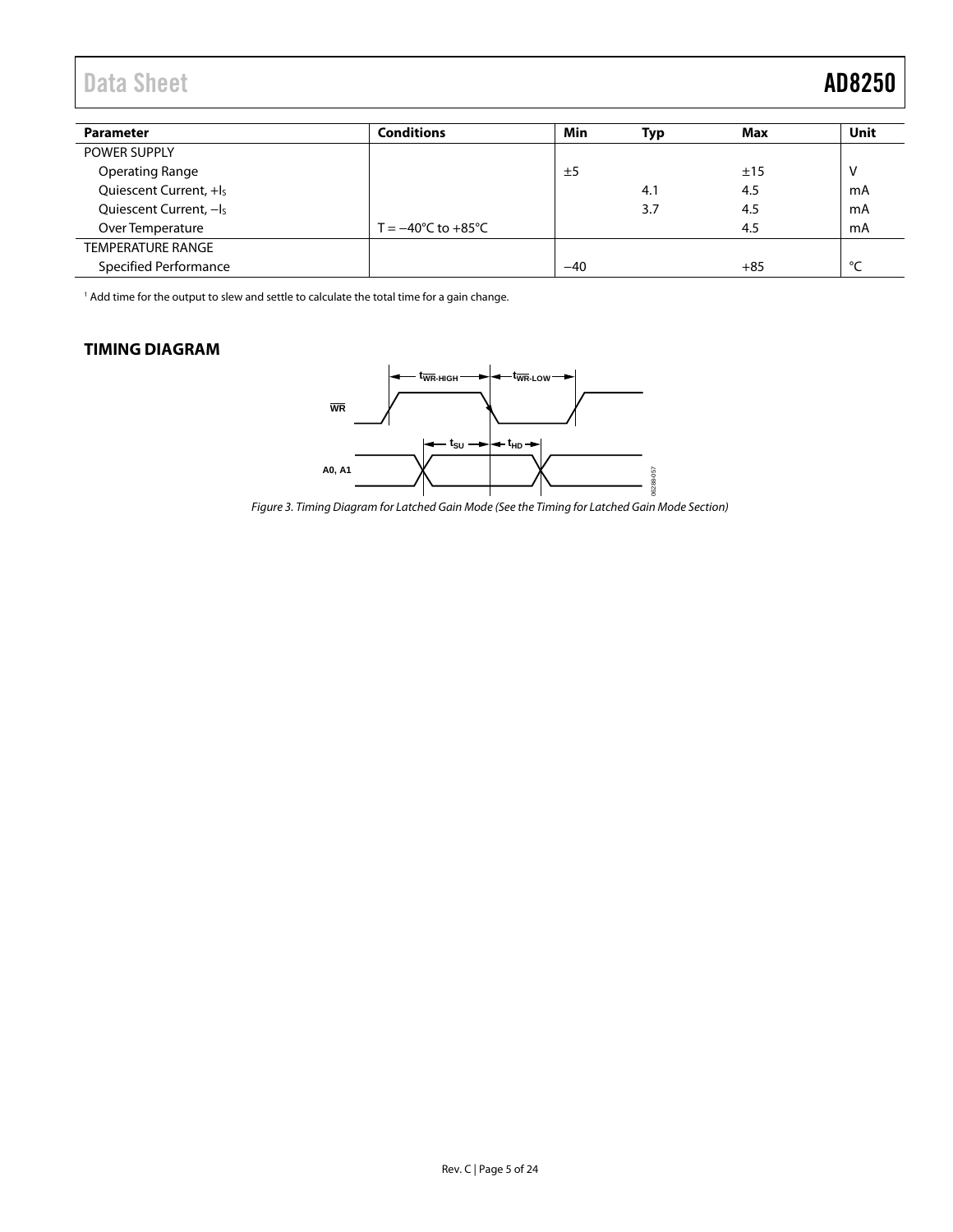# AD8250 Data Sheet

## <span id="page-5-0"></span>ABSOLUTE MAXIMUM RATINGS

#### **Table 3.**

| <b>Parameter</b>                                | Rating                              |
|-------------------------------------------------|-------------------------------------|
| Supply Voltage                                  | ±17V                                |
| <b>Power Dissipation</b>                        | See Figure 4                        |
| <b>Output Short-Circuit Current</b>             | Indefinite <sup>1</sup>             |
| Common-Mode Input Voltage                       | $+V_s + 13 V, -V_s - 13 V$          |
| Differential Input Voltage                      | $+V_s + 13 V$ , $-V_s - 13 V^2$     |
| Digital Logic Inputs                            | $\pm V_5$                           |
| Storage Temperature Range                       | $-65^{\circ}$ C to $+125^{\circ}$ C |
| Operating Temperature Range <sup>3</sup>        | $-40^{\circ}$ C to $+85^{\circ}$ C  |
| Lead Temperature (Soldering, 10 sec)            | 300 $\degree$ C                     |
| Junction Temperature                            | 140 $\degree$ C                     |
| $\theta_{JA}$ (Four-Layer JEDEC Standard Board) | $112^{\circ}$ C/W                   |
| Package Glass Transition Temperature            | 140°C                               |

<sup>1</sup> Assumes that the load is referenced to midsupply.

<sup>2</sup> Current must be kept to less than 6 mA.

<sup>3</sup> Temperature for specified performance is −40°C to +85°C. For performance to 125°C, see th[e Typical Performance Characteristics](#page-7-0) section.

Stresses above those listed under Absolute Maximum Ratings may cause permanent damage to the device. This is a stress rating only; functional operation of the device at these or any other conditions above those indicated in the operational section of this specification is not implied. Exposure to absolute maximum rating conditions for extended periods may affect device reliability.

### <span id="page-5-1"></span>**MAXIMUM POWER DISSIPATION**

The maximum safe power dissipation in the AD8250 package is limited by the associated rise in junction temperature  $(T<sub>J</sub>)$  on the die. The plastic encapsulating the die locally reaches the junction temperature. At approximately 140°C, which is the glass transition temperature, the plastic changes its properties. Even temporarily exceeding this temperature limit can change the stresses that the package exerts on the die, permanently shifting the parametric performance of the AD8250. Exceeding a junction temperature of 140°C for an extended period can result in changes in silicon devices, potentially causing failure.

The still-air thermal properties of the package and PCB  $(\theta_{JA})$ , the ambient temperature  $(T_A)$ , and the total power dissipated in the package  $(P_D)$  determine the junction temperature of the die. The junction temperature is calculated as

$$
T_J = T_A + (P_D \times \theta_{JA})
$$

The power dissipated in the package  $(P_D)$  is the sum of the quiescent power dissipation and the power dissipated in the package due to the load drive for all outputs. The quiescent power is the voltage between the supply pins  $(V_s)$  times the quiescent current  $(I<sub>S</sub>)$ . Assuming that the load  $(R<sub>L</sub>)$  is referenced to midsupply, the total drive power is  $V<sub>S</sub>/2 \times I<sub>OUT</sub>$ , some of which is dissipated in the package and some in the load ( $V<sub>OUT</sub> × I<sub>OUT</sub>$ ).

The difference between the total drive power and the load power is the drive power dissipated in the package.

*PD* = *Quiescent Power* + (*Total Drive Power* − *Load Power*)

$$
P_D = (V_s \times I_s) + \left(\frac{V_s}{2} \times \frac{V_{OUT}}{R_L}\right) - \frac{V_{OUT}^2}{R_L}
$$

In single-supply operation with  $R<sub>L</sub>$  referenced to  $-V<sub>S</sub>$ , the worst case is  $V_{\text{OUT}} = V_s/2$ .

Airflow increases heat dissipation, effectively reducing  $\theta_{JA}$ . In addition, more metal directly in contact with the package leads from metal traces, through holes, ground, and power planes reduces the  $\theta_{IA}$ .

[Figure 4](#page-5-3) shows the maximum safe power dissipation in the package vs. the ambient temperature on a four-layer JEDEC standard board.



<span id="page-5-3"></span>

#### <span id="page-5-2"></span>**ESD CAUTION**



ESD (electrostatic discharge) sensitive device. Charged devices and circuit boards can discharge without detection. Although this product features patented or proprietary protection circuitry, damage may occur on devices subjected to high energy ESD. Therefore, proper ESD precautions should be taken to avoid performance degradation or loss of functionality.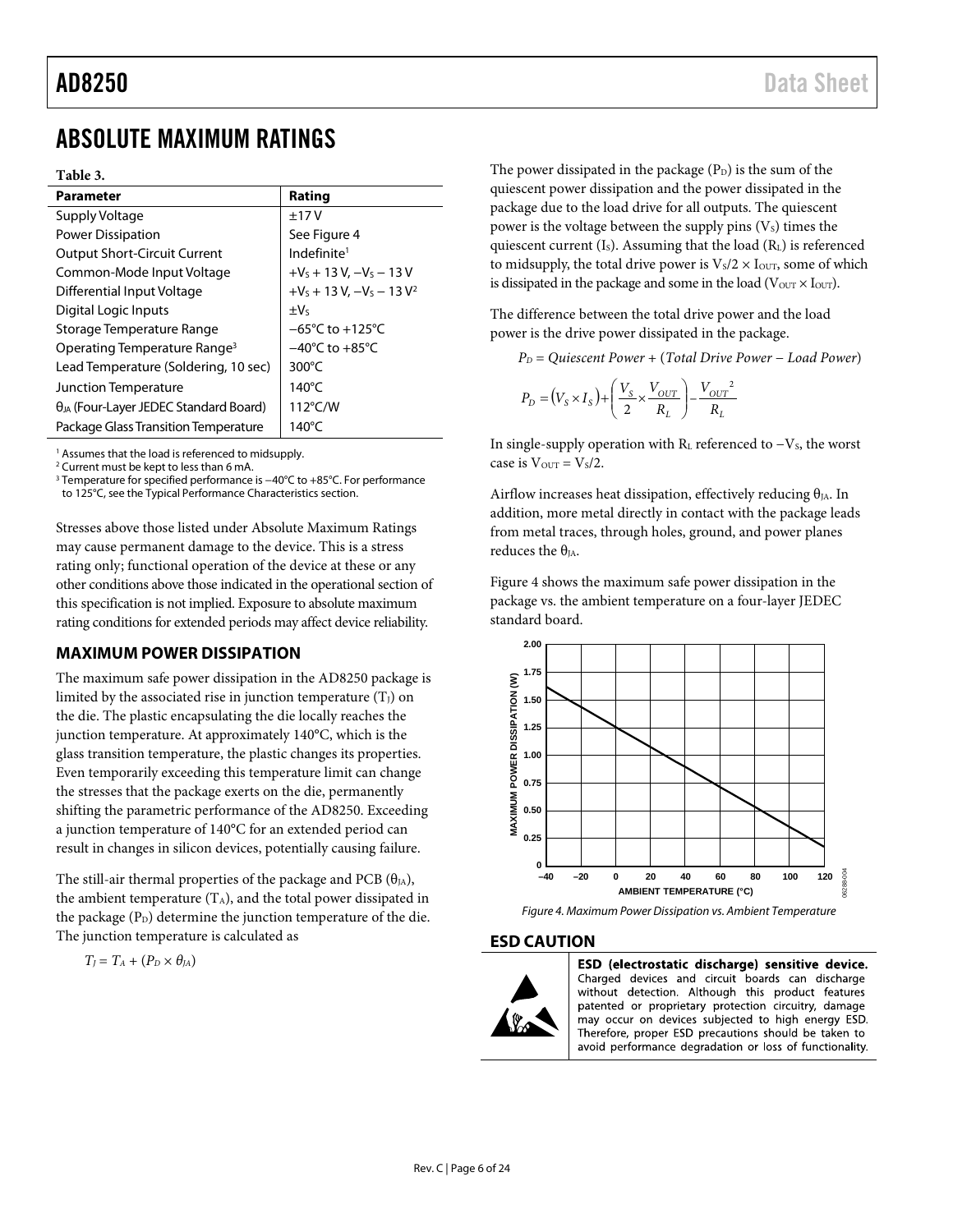# <span id="page-6-0"></span>PIN CONFIGURATION AND FUNCTION DESCRIPTIONS



#### **Table 4. Pin Function Descriptions**

| Pin No. | <b>Mnemonic</b> | <b>Description</b>                                    |
|---------|-----------------|-------------------------------------------------------|
|         | $-IN$           | Inverting Input Terminal. True differential input.    |
|         | <b>DGND</b>     | Digital Ground.                                       |
|         | $-VS$           | Negative Supply Terminal.                             |
| 4       | A0              | Gain Setting Pin (LSB).                               |
|         | A1              | Gain Setting Pin (MSB).                               |
| 6       | <b>WR</b>       | Write Enable.                                         |
|         | OUT             | Output Terminal.                                      |
| 8       | $+VS$           | Positive Supply Terminal.                             |
| 9       | <b>REF</b>      | Reference Voltage Terminal.                           |
| 10      | $+IN$           | Noninverting Input Terminal. True differential input. |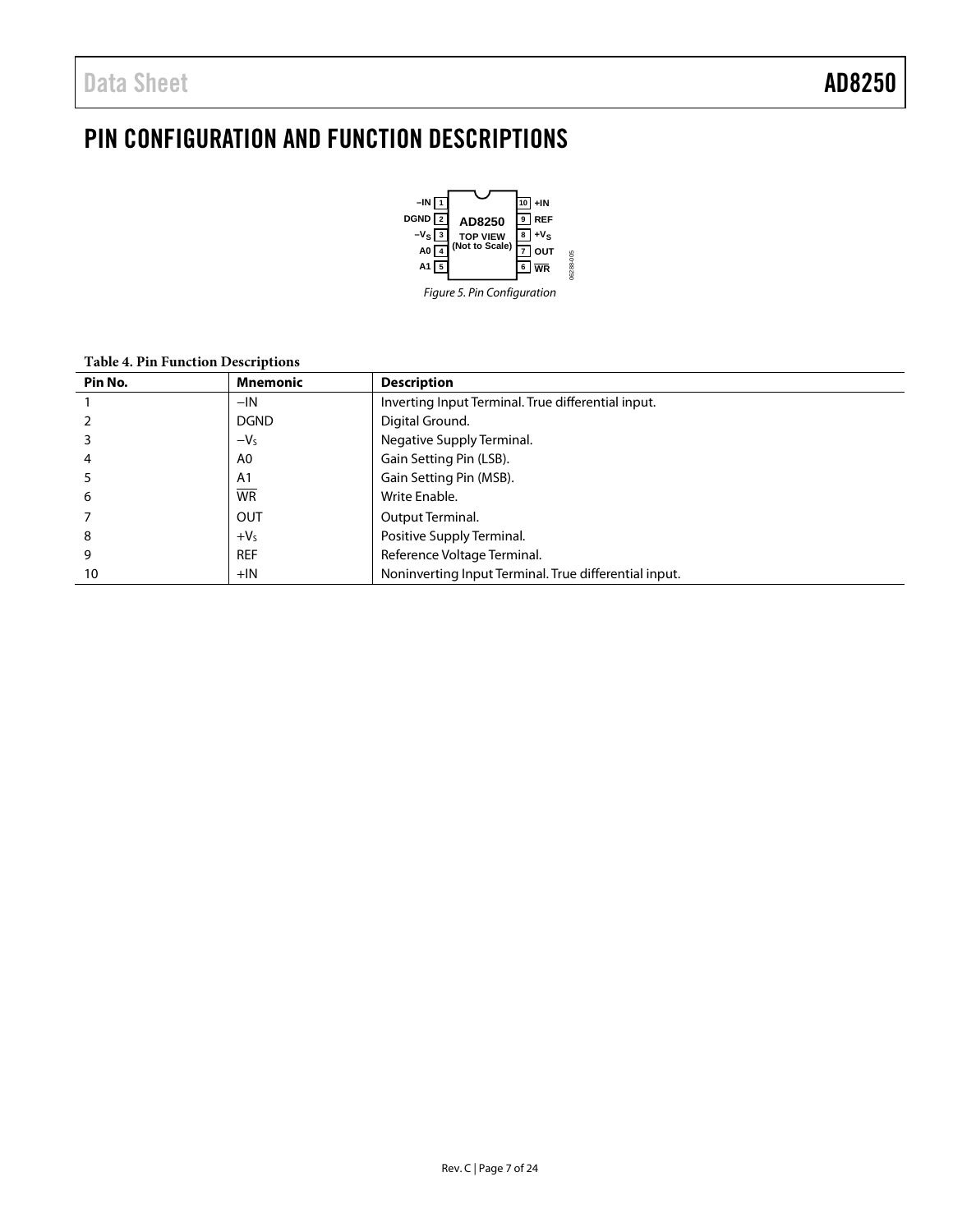## <span id="page-7-0"></span>TYPICAL PERFORMANCE CHARACTERISTICS

T<sub>A</sub> = 25°C, +V<sub>S</sub> = +15 V, -V<sub>S</sub> = -15 V, R<sub>L</sub> = 10 k $\Omega$ , unless otherwise noted.





Figure 9. Typical Distribution of Input Offset Current



Figure 10. Voltage Spectral Density Noise vs. Frequency



Figure 11.0.1 Hz to 10 Hz RTI Voltage Noise,  $G = 1$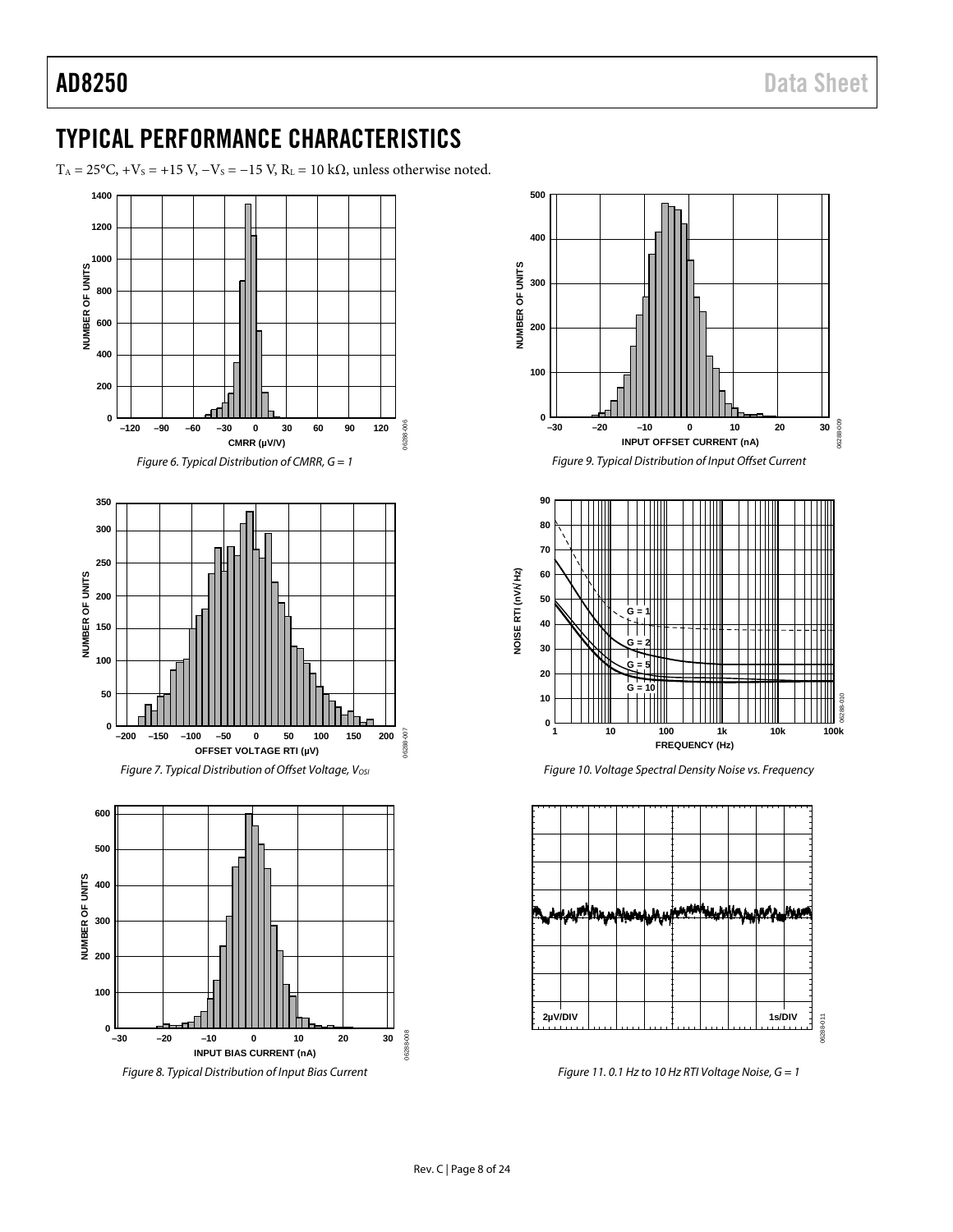## Data Sheet **AD8250**



*Figure 12. 0.1 Hz to 10 Hz RTI Voltage Noise, G = 10*















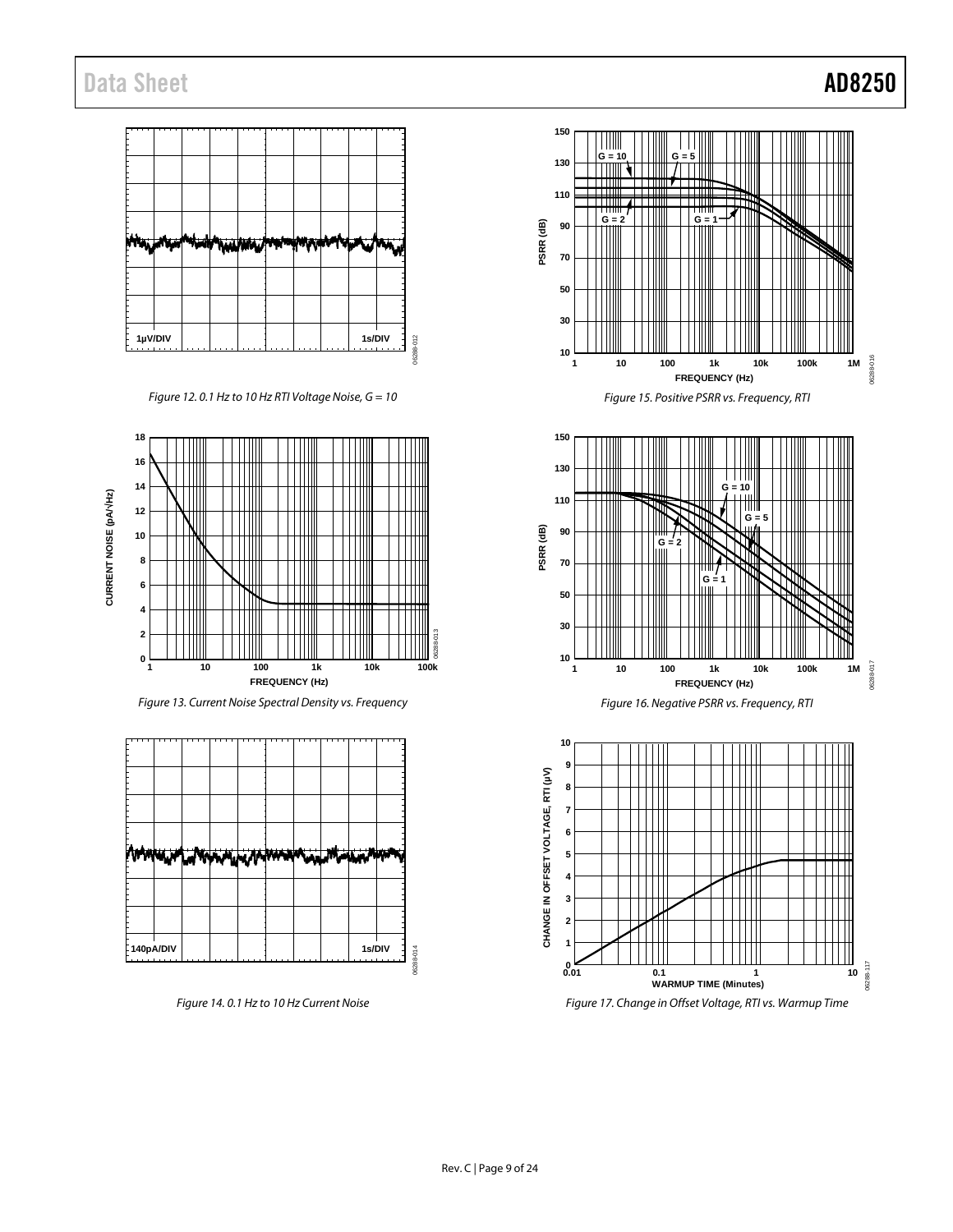06288-023

06288-023

06288-024



Figure 23. Gain Nonlinearity vs. Output Voltage, G = 1, R<sub>L</sub> = 10 k $\Omega$ , 2 k $\Omega$ , 600  $\Omega$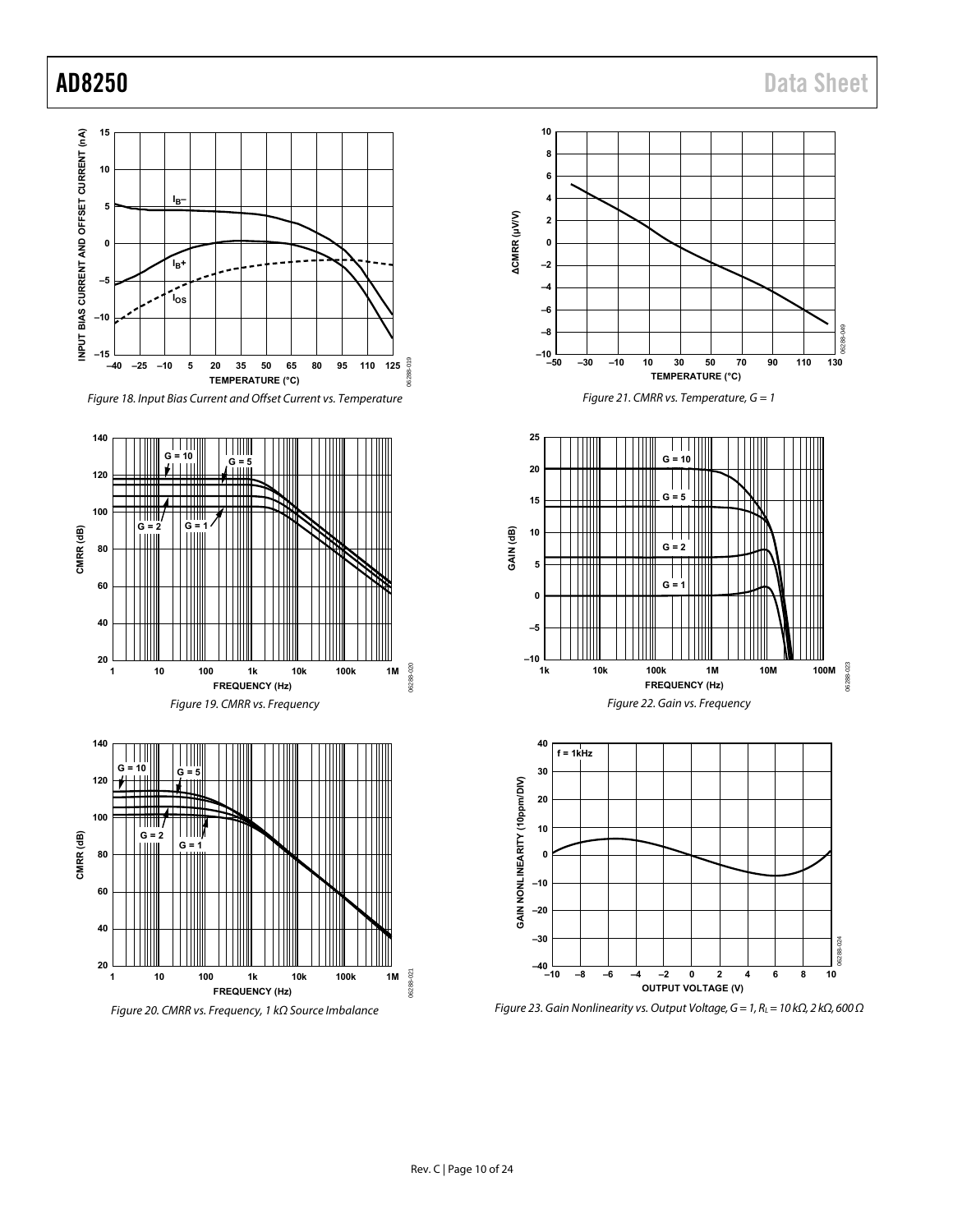

*Figure 24. Gain Nonlinearity vs. Output Voltage, G = 2, RL= 10 kΩ, 2 kΩ, 600 Ω*



*Figure 25. Gain Nonlinearity vs. Output Voltage, G = 5, RL= 10 kΩ, 2 kΩ, 600 Ω* 



*Figure 26. Gain Nonlinearity vs. Output Voltage, G = 10, RL= 10 kΩ, 2 kΩ, 600 Ω*



<span id="page-10-0"></span>*Figure 27. Input Common-Mode Voltage Range vs. Output Voltage, G = 1*



<span id="page-10-1"></span>*Figure 28. Input Common-Mode Voltage Range vs. Output Voltage, G = 10* 



*Figure 29. Input Bias Current and Offset Current vs. Common-Mode Voltage*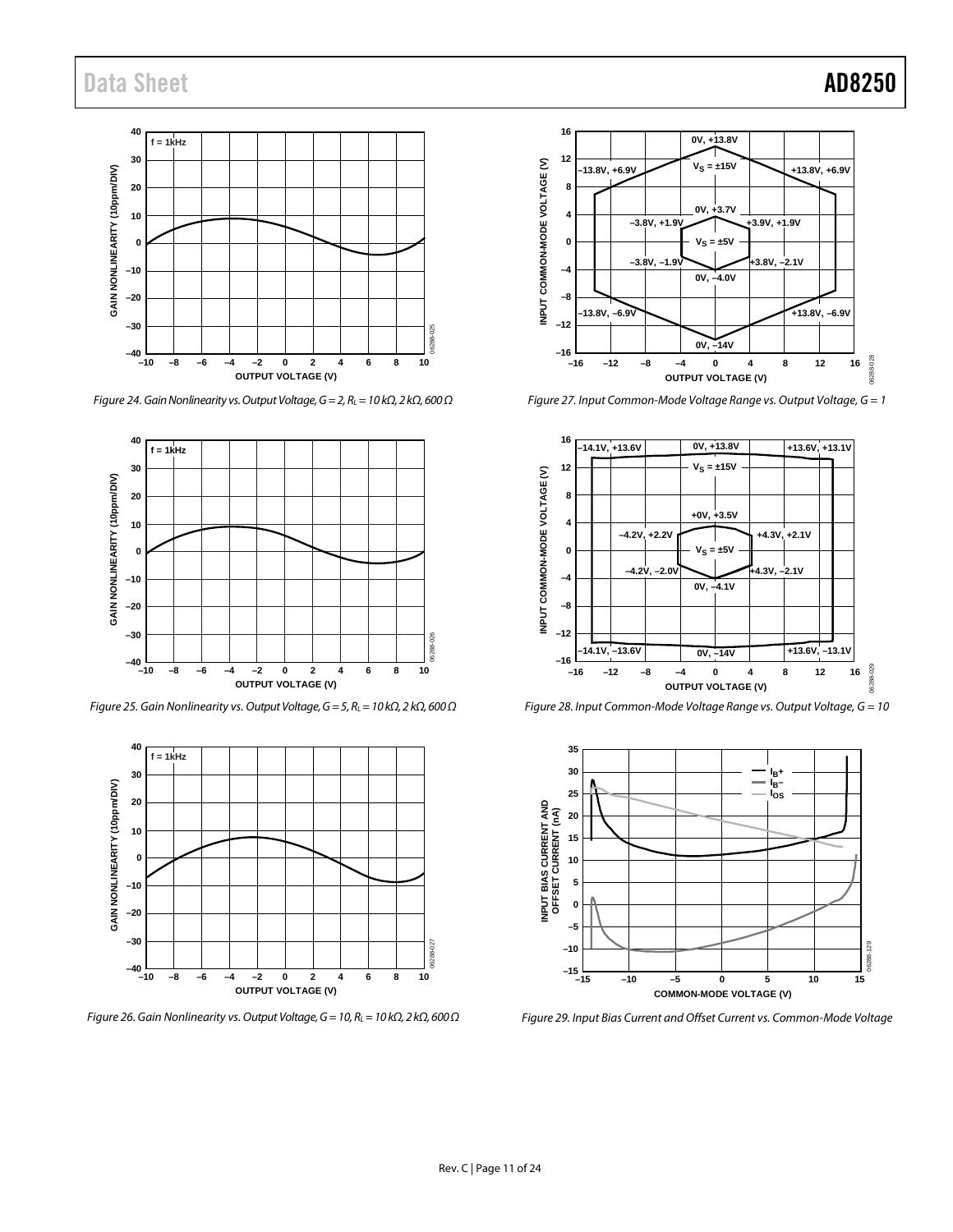

Figure 30. Input Voltage Limit vs. Supply Voltage,  $G = 1$ , VREF = 0 V, RL = 10 k $\Omega$ 







Figure 32. Output Voltage Swing vs. Supply Voltage,  $G = 10$ ,  $R_L = 2$  k $\Omega$ 



Figure 33. Output Voltage Swing vs. Supply Voltage,  $G = 10$ ,  $R_L = 10$  k $\Omega$ 







Figure 35. Output Voltage Swing vs. Output Current

06288-031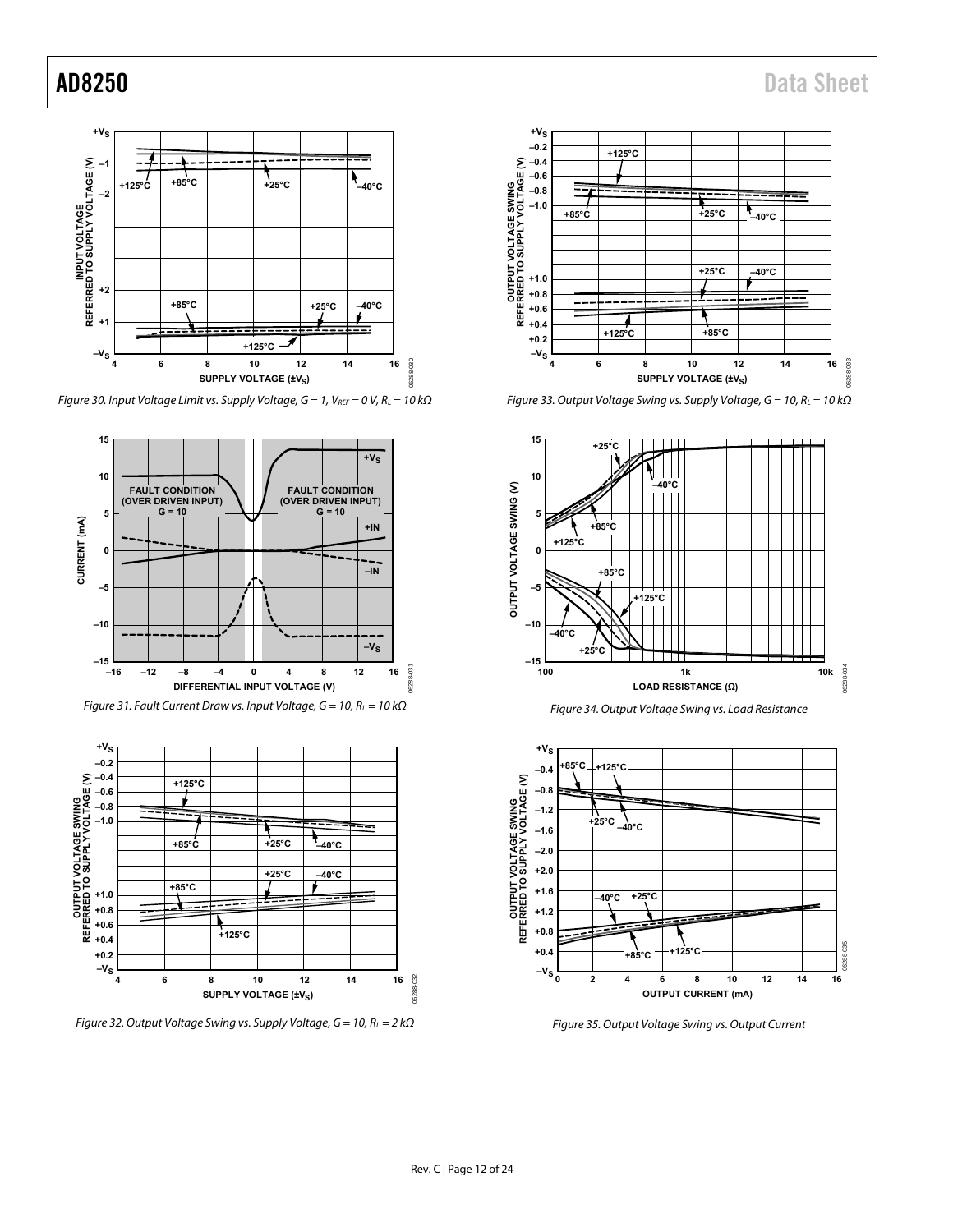

*Figure 36. Small Signal Pulse Response for Various Capacitive Loads*



**TIME (µs)**









*Figure 41. Small Signal Response*  $G = 1, R_L = 2 k\Omega, C_L = 100 pF$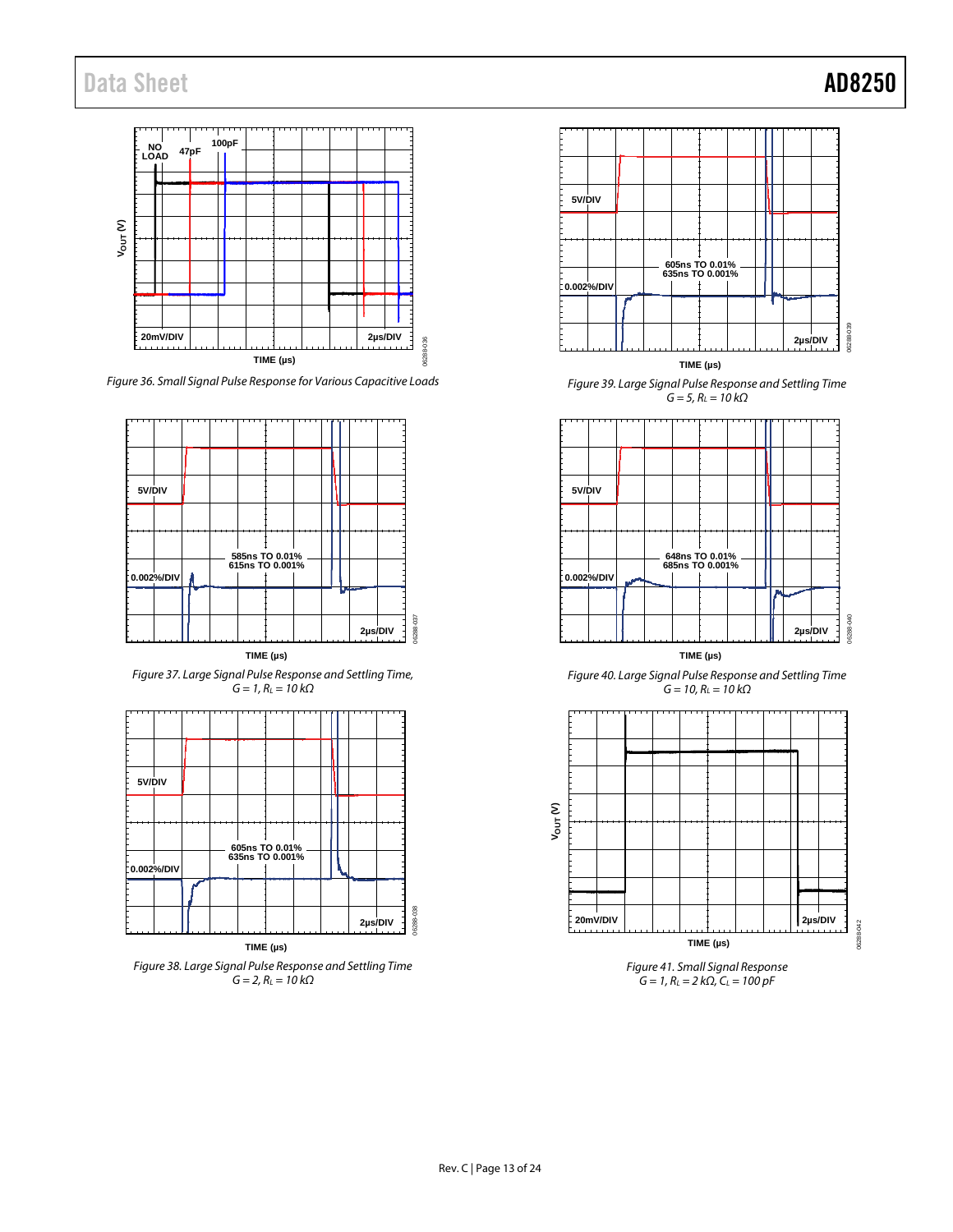











*Figure 45. Total Harmonic Distortion + Noise vs. Frequency, 10 Hz to 22 kHz Band-Pass Filter, RL = 2 kΩ*



*Figure 46. Total Harmonic Distortion + Noise vs. Frequency, 10 Hz to 500 kHz Band-Pass Filter, RL = 2 kΩ*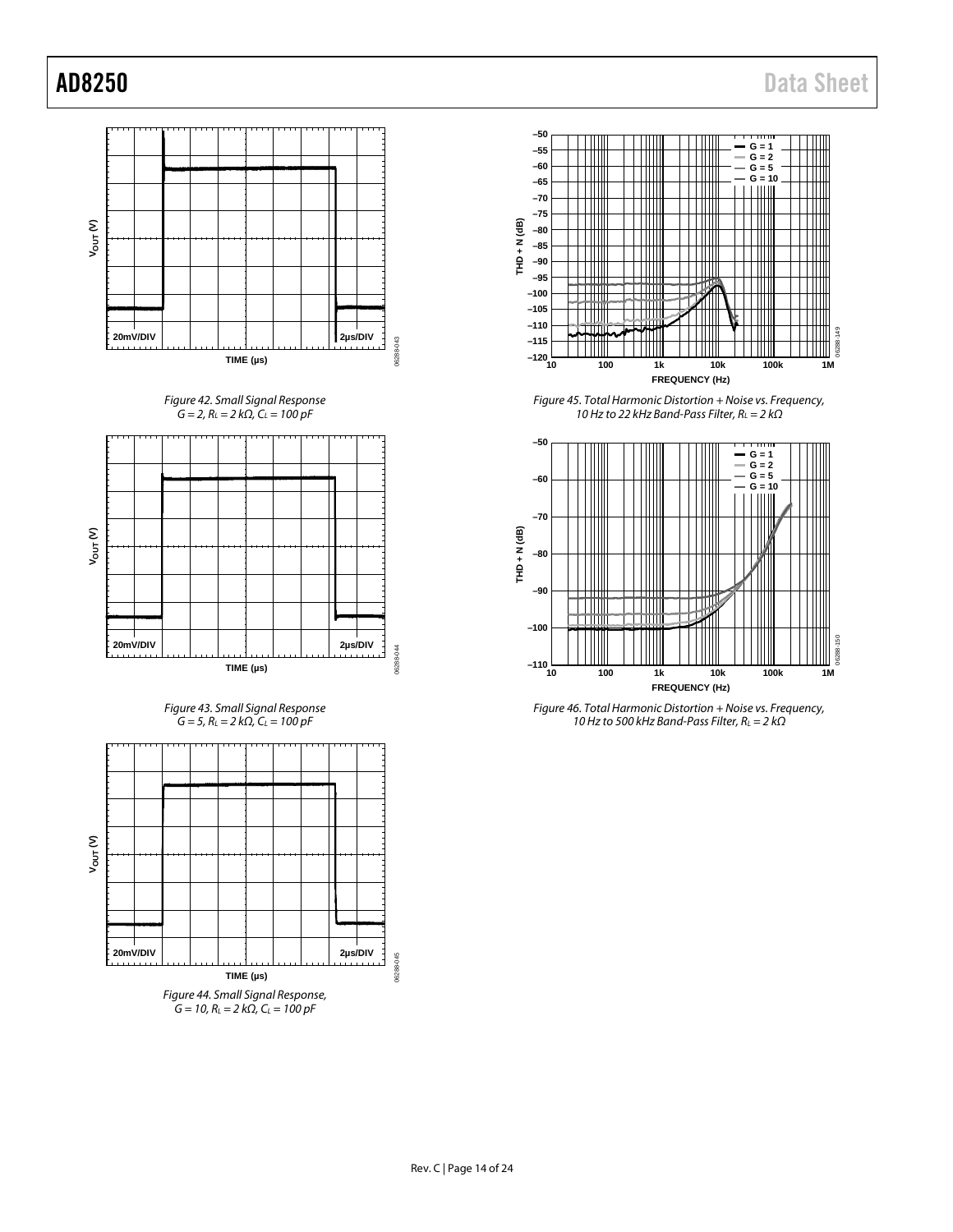## <span id="page-14-0"></span>THEORY OF OPERATION



Figure 47. Simplified Schematic

<span id="page-14-2"></span>The AD8250 is a monolithic instrumentation amplifier based on the classic, 3-op-amp topology as shown in [Figure 47.](#page-14-2) It is fabricated on the Analog Devices, Inc., proprietary *i*CMOS<sup>®</sup> process that provides precision, linear performance, and a robust digital interface. A parallel interface allows users to digitally program gains of 1, 2, 5, and 10. Gain control is achieved by switching resistors in an internal, precision resistor array (as shown i[n Figure 47\)](#page-14-2). Although the AD8250 has a voltage feedback topology, the gain bandwidth product increases for gains of 1, 2, and 5 because each gain has its own frequency compensation. This results in maximum bandwidth at higher gains.

All internal amplifiers employ distortion cancellation circuitry and achieve high linearity and ultralow THD. Laser trimmed resistors allow for a maximum gain error of less than 0.03% for  $G = 1$  and minimum CMRR of 98 dB for  $G = 10$ . A pinout optimized for high CMRR over frequency enables the AD8250 to offer a guaranteed minimum CMRR over frequency of 80 dB at 50 kHz  $(G = 1)$ . The balanced input reduces the parasitics that, in the past, adversely affected CMRR performance.

### <span id="page-14-1"></span>**GAIN SELECTION**

Logic low and logic high voltage limits are listed in the [Specifications s](#page-2-0)ection. Typically, logic low is 0 V and logic high is 5 V; both voltages are measured with respect to DGND. See [Table 2](#page-2-1) for the permissible voltage range of DGND. The gain of the AD8250 can be set using two methods.

#### **Transparent Gain Mode**

The easiest way to set the gain is to program it directly via a logic high or logic low voltage applied to A0 and A1[. Figure 48](#page-14-3)  shows an example of this gain setting method, referred to throughout the data sheet as transparent gain mode. Tie WR to the negative supply to engage transparent gain mode. In this mode, any change in voltage applied to A0 and A1 from logic low to logic high, or vice versa, immediately results in a gain change[. Table 5 i](#page-15-1)s the truth table for transparent gain mode, an[d Figure 48](#page-14-3) shows the AD8250 configured in transparent gain mode.

<span id="page-14-3"></span>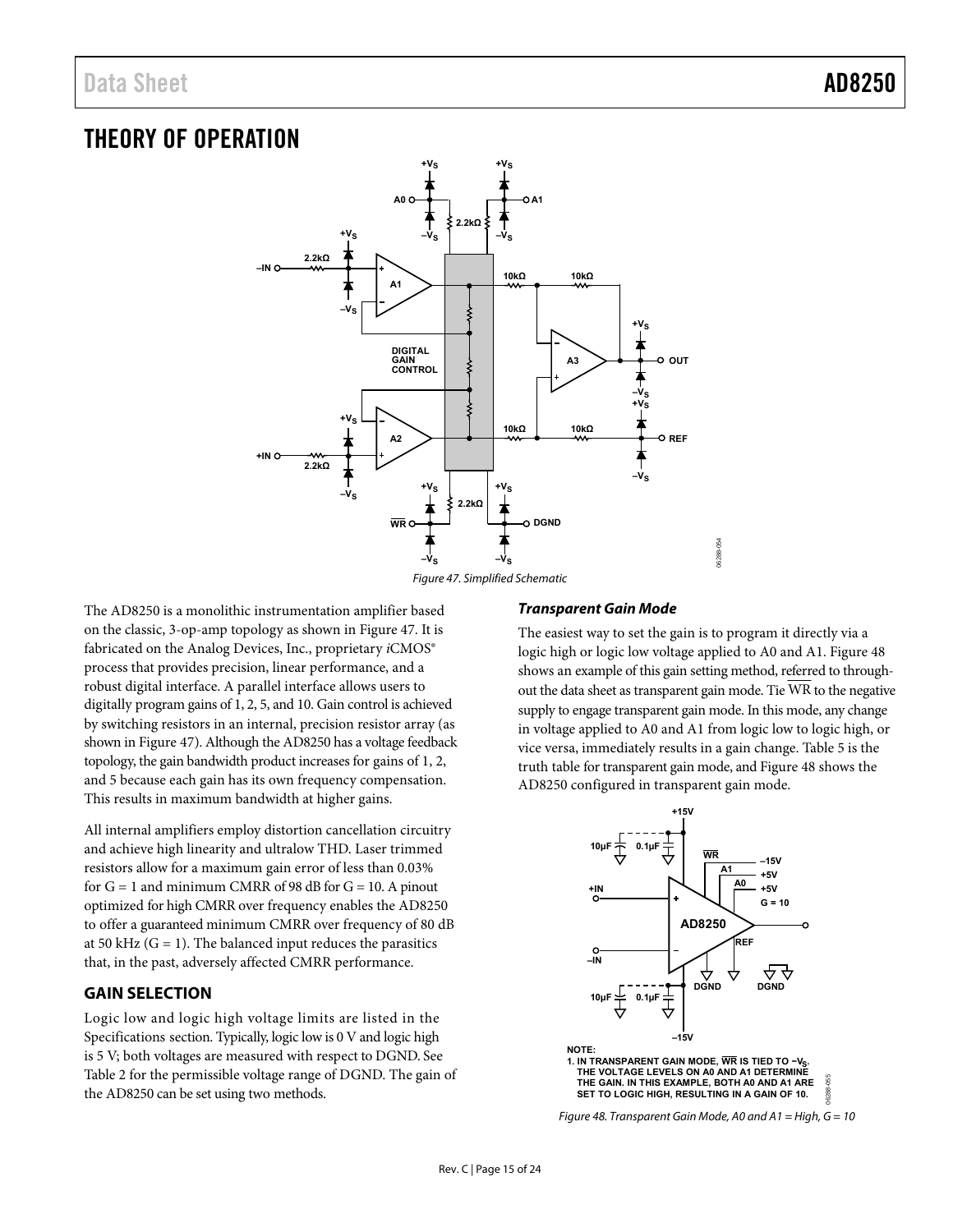<span id="page-15-1"></span>

| Table 5. Truth Table Logic Levels for Transparent Gain Mode |  |  |
|-------------------------------------------------------------|--|--|
|                                                             |  |  |

#### **Latched Gain Mode**

Some applications have multiple programmable devices such as multiplexers or other programmable gain instrumentation amplifiers on the same PCB. In such cases, devices can share a data bus. The gain of the AD8250 can be set using WR as a latch, allowing other devices to share A0 and A1. [Figure 49 s](#page-15-2)hows a schematic using this method, known as latched gain mode. The AD8250 is in this mode when WR is held at logic high or logic low, typically 5 V and 0 V, respectively. The voltages on A0 and A1 are read on the downward edge of the WR signal as it transitions from logic high to logic low. This latches in the logic levels on A0 and A1, resulting in a gain change. See the truth table i[n Table 6 f](#page-15-3)or more information on these gain changes.



<span id="page-15-2"></span>**NOTE:** 1. ON THE DOWNWARD EDGE OF WR, AS IT TRANSITIONS<br>FROM LOGIC HIGH TO LOGIC LOW, THE VOLTAGES ON A0<br>AND A1 ARE READ AND LATCHED IN, RESULTING IN A<br>GAIN CHANGE. IN THIS EXAMPLE, THE GAIN SWITCHES TO G = 10. 06288-056 6288

<span id="page-15-4"></span>Figure 49. Latched Gain Mode,  $G = 10$ 

| <b>WR</b>    | A1             | A0             | Gain         |
|--------------|----------------|----------------|--------------|
| High to low  | Low            | Low            | Change to 1  |
| High to low  | Low            | High           | Change to 2  |
| High to low  | High           | Low            | Change to 5  |
| High to low  | High           | High           | Change to 10 |
| Low to low   | X <sup>1</sup> | X <sup>1</sup> | No change    |
| Low to high  | X <sup>1</sup> | X <sup>1</sup> | No change    |
| High to high | $X^1$          | X <sup>1</sup> | No change    |

<span id="page-15-3"></span>**Table 6. Truth Table Logic Levels for Latched Gain Mode** 

 $1 X =$  don't care.

On power-up, the AD8250 defaults to a gain of 1 when in latched gain mode. In contrast, if the AD8250 is configured in transparent gain mode, it starts at the gain indicated by the voltage levels on A0 and A1 at power-up.

#### <span id="page-15-0"></span>**Timing for Latched Gain Mode**

In latched gain mode, logic levels at A0 and A1 have to be held for a minimum setup time, tsu, before the downward edge of WR latches in the gain. Similarly, they must be held for a minimum hold time of  $t_{HD}$  after the downward edge of  $\overline{WR}$  to ensure that the gain is latched in correctly. After  $t_{HD}$ , A0 and A1 can change logic levels, but the gain does not change (until the next downward edge of WR). The minimum duration that WR can be held high is t  $\overline{w}$ R-HIGH, and the minimum duration that WR can be held low is  $t\bar{w}_{R\text{-LOW}}$ . Digital timing specifications are listed i[n Table 2. T](#page-2-1)he time required for a gain change is dominated by the settling time of the amplifier. A timing diagram is shown in [Figure 50.](#page-15-4) 

When sharing a data bus with other devices, logic levels applied to those devices can potentially feed through to the output of the AD8250. Feedthrough can be minimized by decreasing the edge rate of the logic signals. Furthermore, careful layout of the PCB also reduces coupling between the digital and analog portions of the board. Pull-up or pull-down resistors should be used to provide a well-defined voltage at the A0 and A1 pins.



Figure 50. Timing Diagram for Latched Gain Mode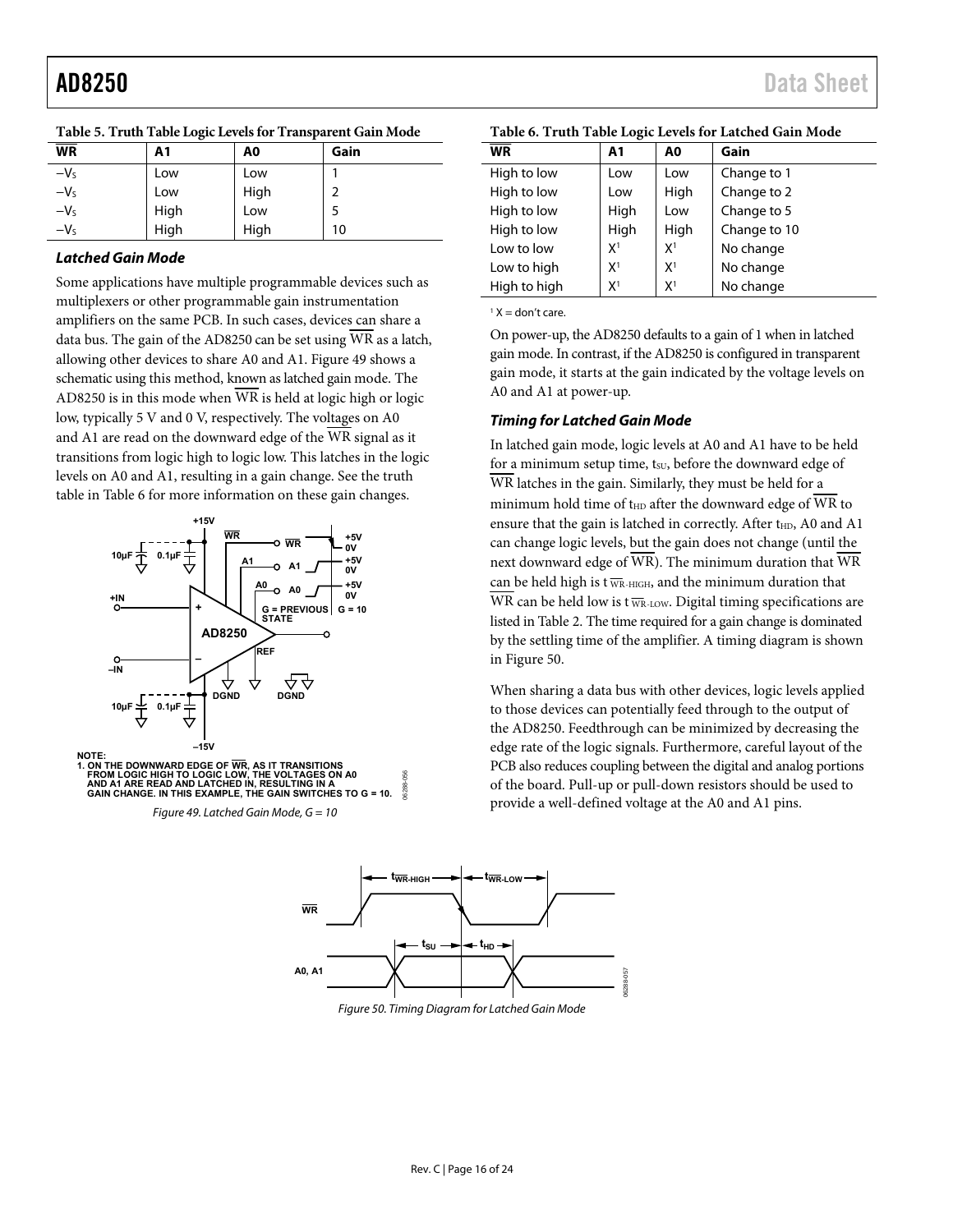### <span id="page-16-0"></span>**POWER SUPPLY REGULATION AND BYPASSING**

The AD8250 has high PSRR. However, for optimal performance, a stable dc voltage should be used to power the instrumentation amplifier. Noise on the supply pins can adversely affect performance. As in all linear circuits, bypass capacitors must be used to decouple the amplifier.

Place a 0.1 μF capacitor close to each supply pin. A 10 μF tantalum capacitor can be used farther away from the part (se[e Figure 51\)](#page-16-3) and, in most cases, it can be shared by other precision integrated circuits.



<span id="page-16-3"></span>Figure 51. Supply Decoupling, REF, and Output Referred to Ground

### <span id="page-16-1"></span>**INPUT BIAS CURRENT RETURN PATH**

The AD8250 input bias current must have a return path to its local analog ground. When the source, such as a thermocouple, cannot provide a return current path, one should be created (see [Figure 52\)](#page-16-4).



### <span id="page-16-4"></span><span id="page-16-2"></span>**INPUT PROTECTION**

All terminals of the AD8250 are protected against ESD. Note that 2.2 kΩ series resistors precede the ESD diodes as shown in [Figure 47.](#page-14-2) The resistors limit current into the diodes and allow for dc overload conditions 13 V above the positive supply and 13 V below the negative supply. An external resistor should be used in series with each input to limit current for voltages greater than 13 V beyond either supply rail. In either scenario, the AD8250 safely handles a continuous 6 mA current at room temperature. For applications where the AD8250 encounters extreme overload voltages, external series resistors and low leakage diode clamps, such as BAV199Ls, FJH1100s, or SP720s, should be used.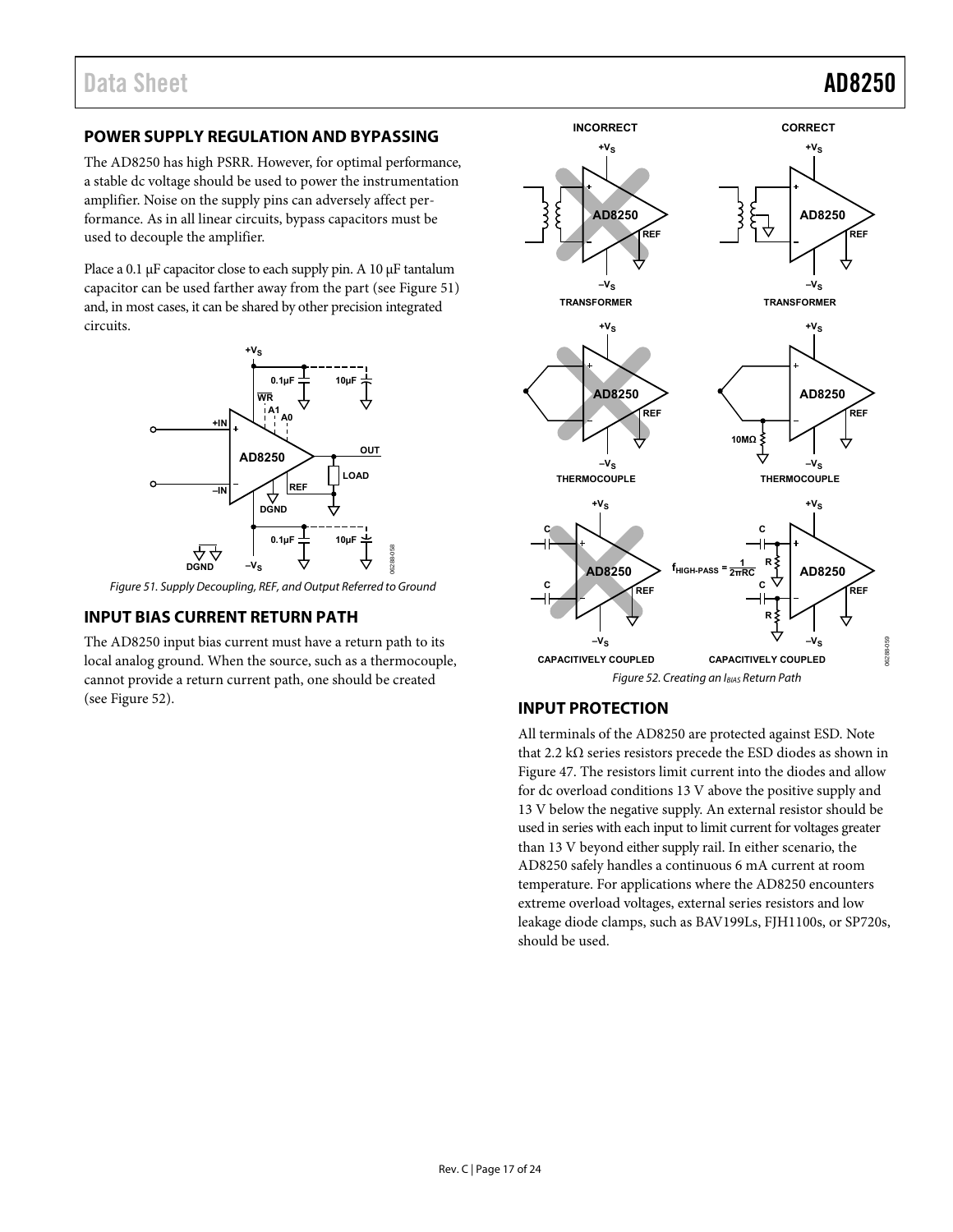### <span id="page-17-0"></span>**REFERENCE TERMINAL**

The reference terminal, REF, is at one end of a 10 k $\Omega$  resistor (see [Figure 47\)](#page-14-2). The instrumentation amplifier output is referenced to the voltage on the REF terminal; this is useful when the output signal needs to be offset to voltages other than its local analog ground. For example, a voltage source can be tied to the REF pin to level shift the output so that the AD8250 can interface with a single-supply ADC. The allowable reference voltage range is a function of the gain, common-mode input, and supply voltages. The REF pin should not exceed either  $+V_s$ or  $-V$ s by more than 0.5 V.

For best performance, especially in cases where the output is not measured with respect to the REF terminal, source impedance to the REF terminal should be kept low because parasitic resistance can adversely affect CMRR and gain accuracy.



*Figure 53. Driving the Reference Pin*

### <span id="page-17-1"></span>**COMMON-MODE INPUT VOLTAGE RANGE**

The 3-op-amp architecture of the AD8250 applies gain and then removes the common-mode voltage. Therefore, internal nodes in the AD8250 experience a combination of both the gained signal and the common-mode signal. This combined signal can be limited by the voltage supplies even when the individual input and output signals are not[. Figure 27](#page-10-0) an[d Figure 28](#page-10-1) show the allowable common-mode input voltage ranges for various output voltages, supply voltages, and gains.

### <span id="page-17-2"></span>**LAYOUT**

#### *Grounding*

In mixed-signal circuits, low level analog signals need to be isolated from the noisy digital environment. Designing with the AD8250 is no exception. Its supply voltages are referenced to an analog ground. Its digital circuit is referenced to a digital ground. Although it is convenient to tie both grounds to a single ground plane, the current traveling through the ground wires and PCB can cause errors. Therefore, use separate analog and digital ground planes. Analog and digital ground should meet at only one point: star ground.

The output voltage of the AD8250 develops with respect to the potential on the reference terminal. Take care to tie REF to the appropriate local analog ground or to connect it to a voltage that is referenced to the local analog ground.

#### *Coupling Noise*

To prevent coupling noise onto the AD8250, do the following guidelines:

- Do not run digital lines under the device.
- Run the analog ground plane under the AD8250.
- Shield fast switching signals with digital ground to avoid radiating noise to other sections of the board, and never run them near analog signal paths.
- Avoid crossover of digital and analog signals.
- Connect digital and analog ground at one point only (typically under the ADC).
- Use the large traces on power supply lines to ensure a low impedance path. Decoupling is necessary; follow the guidelines listed in th[e Power Supply Regulation and](#page-16-0)  [Bypassing](#page-16-0) section.

#### *Common-Mode Rejection*

The AD8250 has high CMRR over frequency, giving it greater immunity to disturbances, such as line noise and its associated harmonics, in contrast to typical instrumentation amplifiers whose CMRR falls off around 200 Hz. Typical instrumentation amplifiers often need common-mode filters at their inputs to compensate for this shortcoming. The AD8250 is able to reject CMRR over a greater frequency range, reducing the need for input common-mode filtering.

Careful board layout maximizes system performance. To maintain high CMRR over frequency, lay out the input traces symmetrically. Ensure that the traces maintain resistive and capacitive balance; this holds for additional PCB metal layers under the input pins and traces. Source resistance and capacitance should be placed as close to the inputs as possible. Should a trace cross the inputs (from another layer), route it perpendicular to the input traces.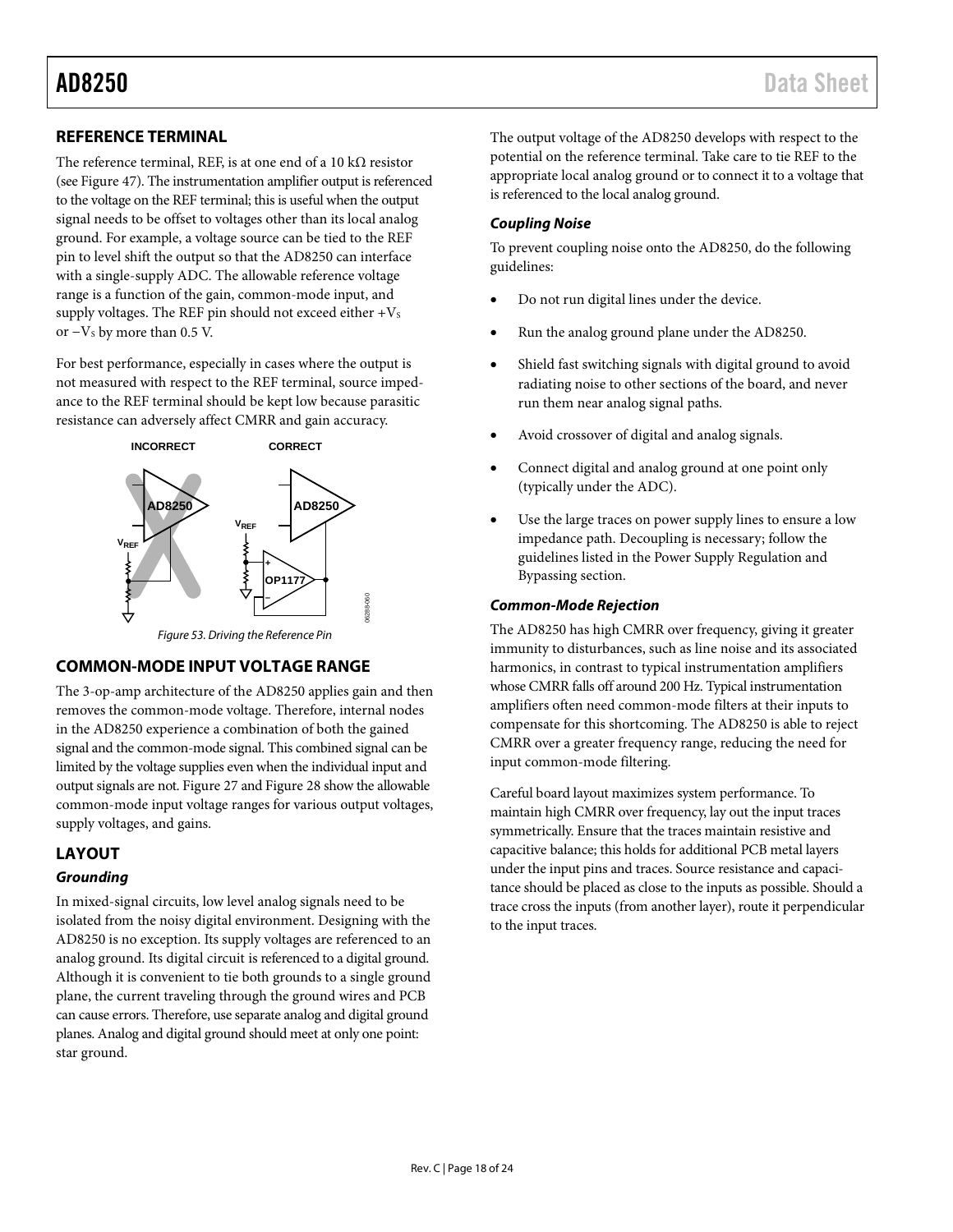### <span id="page-18-0"></span>**RF INTERFERENCE**

RF rectification is often a problem when amplifiers are used in applications where there are strong RF signals. The disturbance can appear as a small dc offset voltage. High frequency signals can be filtered with a low-pass RC network placed at the input of the instrumentation amplifier, as shown i[n Figure 54.](#page-18-2) The filter limits the input signal bandwidth according to the following relationship:

$$
FilterFreq_{DIFF} = \frac{1}{2\pi R(2C_D + C_C)}
$$

$$
FilterFreq_{CM} = \frac{1}{2\pi RC_C}
$$

where  $C_D \geq 10$  C<sub>c</sub>.



Figure 54. RFI Suppression

<span id="page-18-2"></span>Values of R and  $C_C$  should be chosen to minimize RFI. A mismatch between the  $R \times C_C$  at the positive input and the  $R \times C_C$  at the negative input degrades the CMRR of the AD8250. By using a value of  $C_D$  that is 10 times larger than the value of C<sub>C</sub>, the effect of the mismatch is reduced and performance is improved.

### <span id="page-18-1"></span>**DRIVING AN ADC**

An instrumentation amplifier is often used in front of an ADC to provide CMRR. Usually, instrumentation amplifiers require a buffer to drive an ADC. However, the low output noise, low distortion, and low settle time of the AD8250 make it an excellent ADC driver.

In this example, a 1 nF capacitor and a 100  $Ω$  resistor create an antialiasing filter for th[e AD7612.](http://www.analog.com/AD7612) The 1 nF capacitor stores and delivers the necessary charge to the switched capacitor input of the ADC. The 100  $Ω$  series resistor reduces the burden of the 1 nF load from the amplifier and isolates it from the kickback current injected from the switched capacitor input of th[e AD7612.](http://www.analog.com/AD7612)  Selecting too small a resistor improves the correlation between the voltage at the output of the AD8250 and the voltage at the input of th[e AD7612](http://www.analog.com/AD7612) but may destabilize the AD8250. A tradeoff must be made between selecting a resistor small enough to maintain accuracy and large enough to maintain stability.

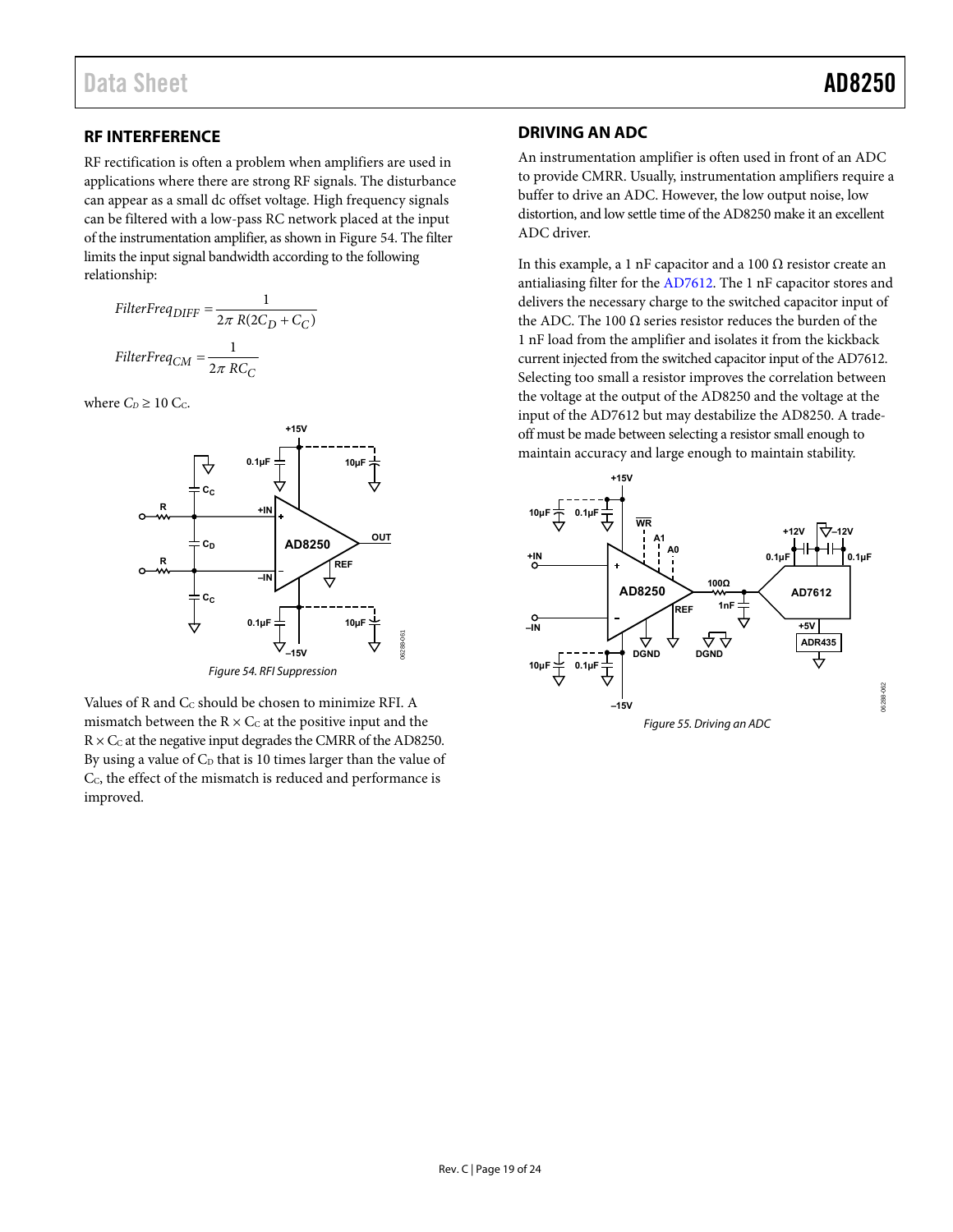## <span id="page-19-1"></span><span id="page-19-0"></span>APPLICATIONS **DIFFERENTIAL OUTPUT**

In certain applications, it is necessary to create a differential signal. High resolution ADCs often require a differential input. In other cases, transmission over a long distance can require differential signals for better immunity to interference.

[Figure 57 s](#page-19-3)hows how to configure the AD8250 to output a differential signal. An op amp, th[e AD817,](http://www.analog.com/AD817) is used in an inverting topology to create a differential voltage.  $V_{REF}$  sets the output midpoint according to the equation shown in the figure. Errors from the op amp are common to both outputs and are thus common mode. Likewise, errors from using mismatched resistors cause a common-mode dc offset error. Such errors are rejected in differential signal processing by differential input ADCs or instrumentation amplifiers.

When using this circuit to drive a differential ADC,  $V_{REF}$  can be set using a resistor divider from the ADC reference to make the output ratiometric with the ADC.

#### <span id="page-19-2"></span>**SETTING GAINS WITH A MICROCONTROLLER**



Figure 56. Programming Gain Using a Microcontroller



<span id="page-19-3"></span>Figure 57. Differential Output with Level Shift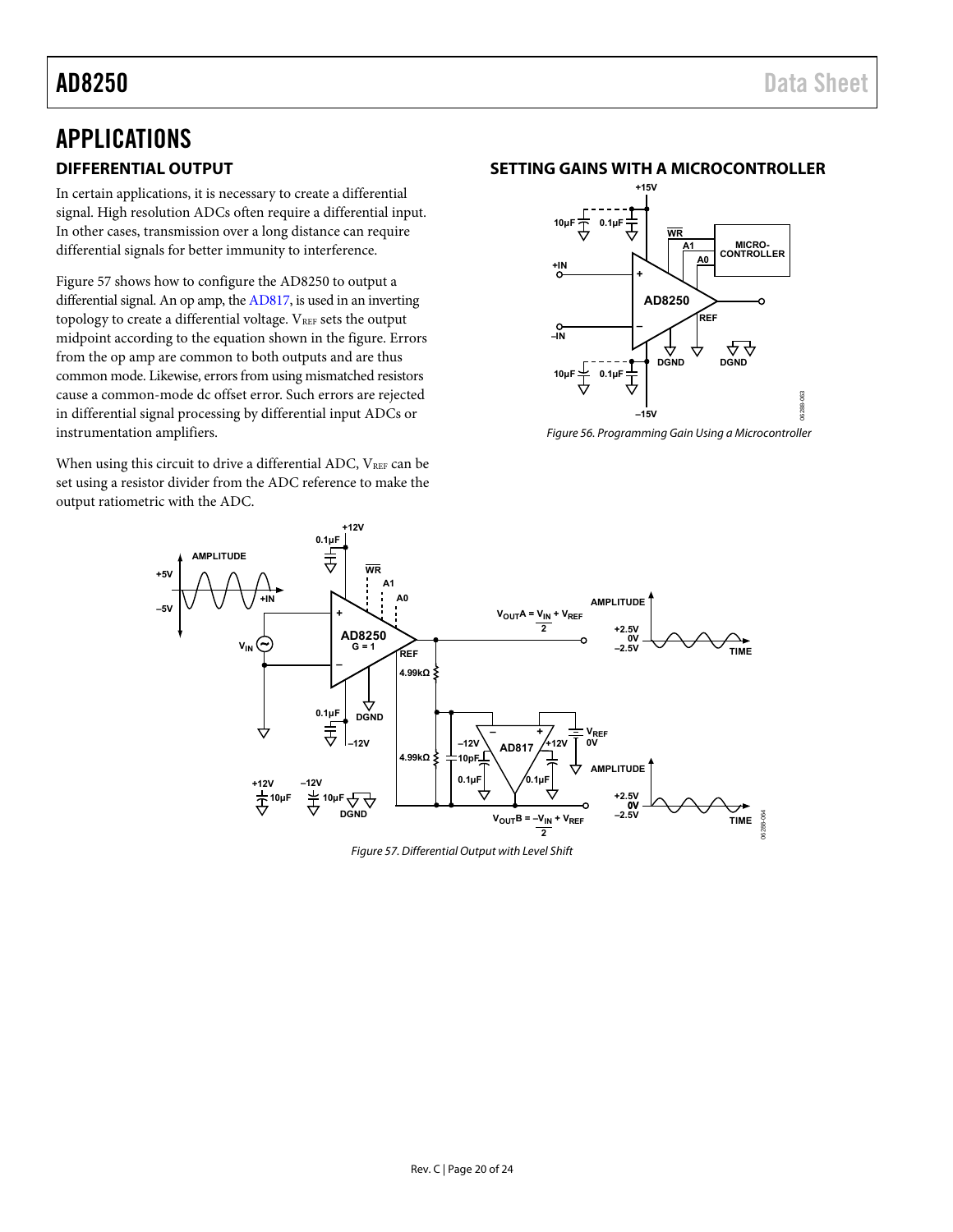### <span id="page-20-0"></span>**DATA ACQUISITION**

The AD8250 makes an excellent instrumentation amplifier for use in data acquisition systems. Its wide bandwidth, low distortion, low settling time, and low noise enable it to condition signals in front of a variety of 16-bit ADCs.

[Figure 59](#page-20-1) shows a schematic of the AD825x data acquisition demonstration board. The quick slew rate of the AD8250 allows it to condition rapidly changing signals from the multiplexed inputs. An FPGA controls th[e AD7612,](http://www.analog.com/AD7612) AD8250, an[d ADG1209.](http://www.analog.com/ADG1209)  In addition, mechanical switches and jumpers allow users to pin strap the gains when in transparent gain mode.

This system achieved −111 dB of THD at 1 kHz and a signal-tonoise ratio of 91 dB during testing, as shown i[n Figure 58.](#page-20-2) 



<span id="page-20-2"></span>*Figure 58. FFT of the AD825x DAQ Demo Board Using the AD8250, 1 kHz Signal*



<span id="page-20-1"></span>*Figure 59. Schematic o[f ADG1209,](http://www.analog.com/ADG1209) AD8250, an[d AD7612](http://www.analog.com/AD7612) in the AD825x DAQ Demo Board*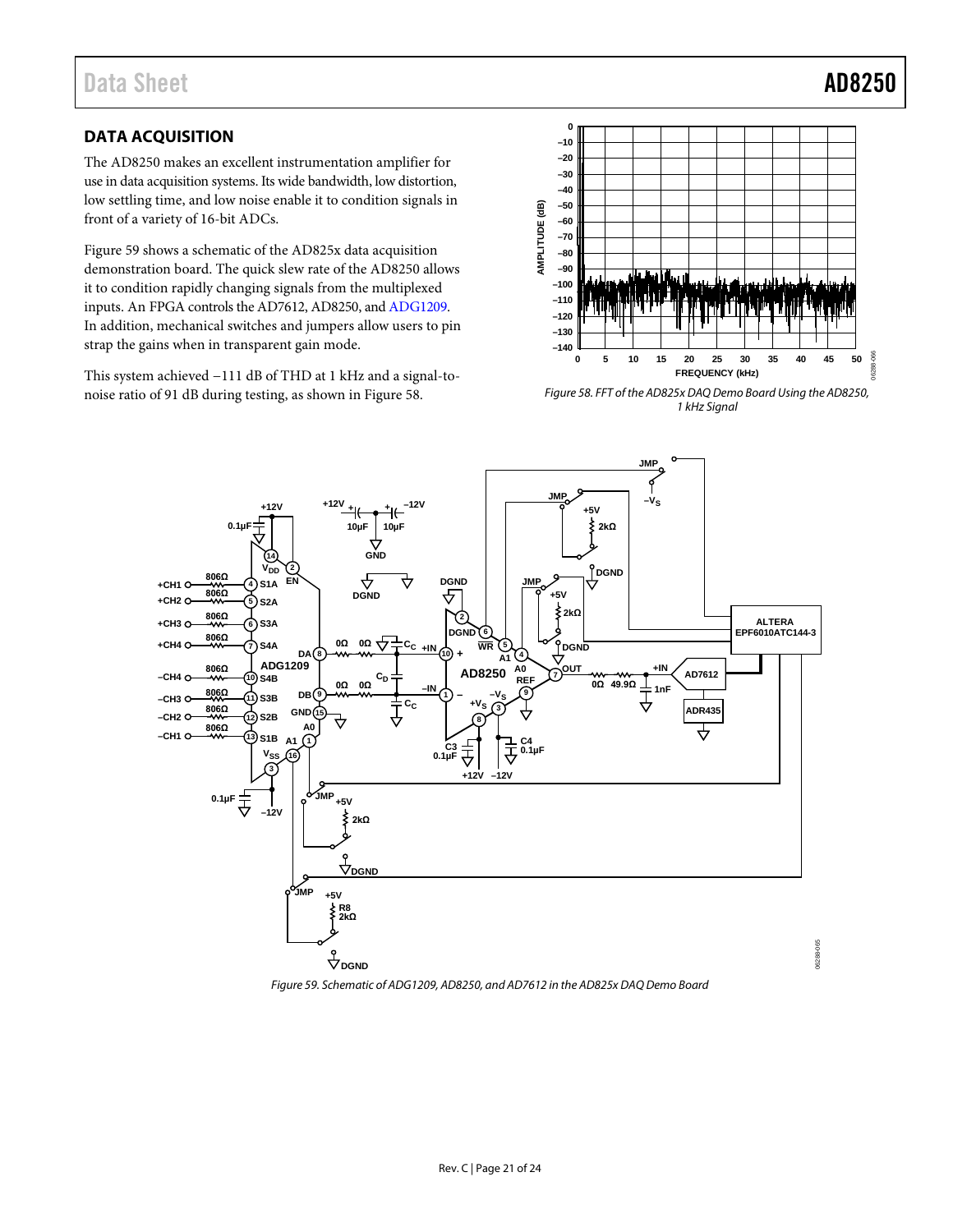## <span id="page-21-0"></span>OUTLINE DIMENSIONS



#### <span id="page-21-1"></span>**ORDERING GUIDE**

| Model <sup>1</sup> | <b>Temperature Range</b>           | <b>Package Description</b>                | <b>Package Option</b> | <b>Branding</b> |
|--------------------|------------------------------------|-------------------------------------------|-----------------------|-----------------|
| AD8250ARMZ         | –40°C to +85°C                     | 10-Lead Mini Small Outline Package [MSOP] | RM-10                 | H <sub>0</sub>  |
| AD8250ARMZ-RL      | $-40^{\circ}$ C to $+85^{\circ}$ C | 10-Lead Mini Small Outline Package [MSOP] | RM-10                 | H <sub>00</sub> |
| AD8250ARMZ-R7      | $-40^{\circ}$ C to $+85^{\circ}$ C | 10-Lead Mini Small Outline Package [MSOP] | <b>RM-10</b>          | H <sub>0</sub>  |
| AD8250-EVALZ       |                                    | <b>Evaluation Board</b>                   |                       |                 |

1 Z = RoHS Compliant Part.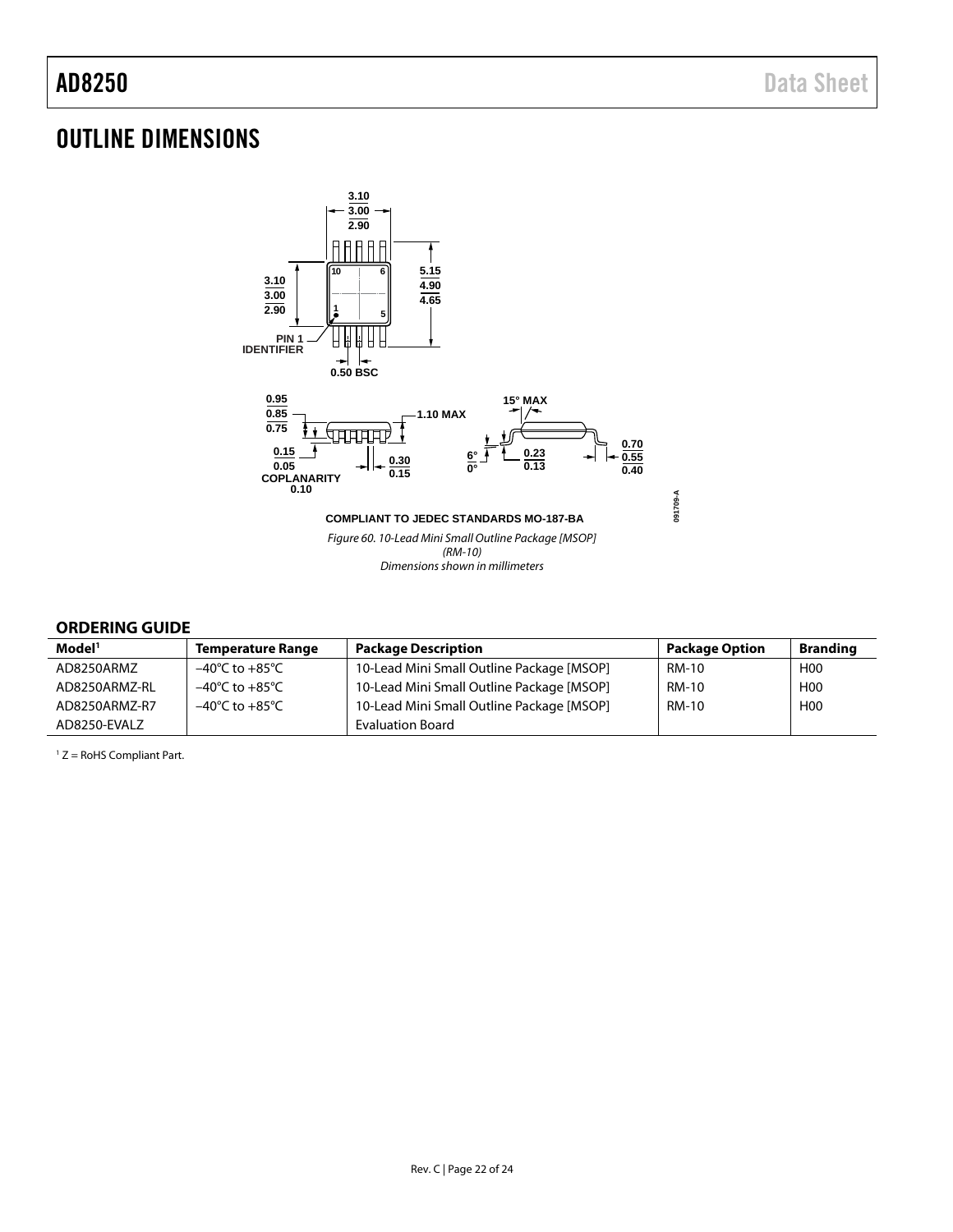# **NOTES**